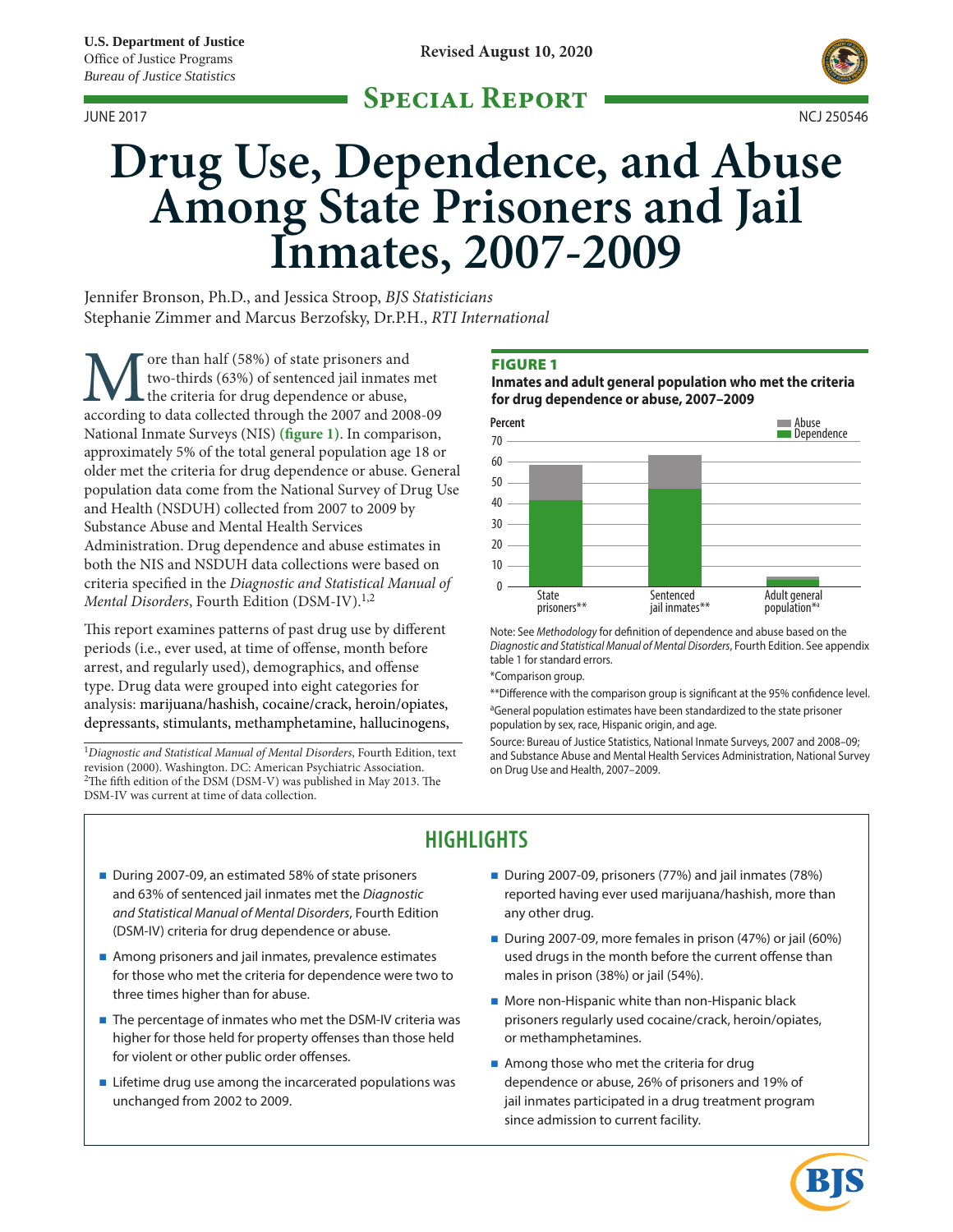and inhalants.<sup>3</sup> Alcohol and nicotine were excluded from the analysis. Prevalence estimates are presented for inmates who met the DSM-IV criteria for drug dependence or abuse and for those who participated in a drug abuse treatment program. All NIS data were self-reported, and the analyses include state prisoners and sentenced local jail inmates.

To facilitate comparisons between the inmate and general population, NSDUH data on the general population were standardized twice to (1) match the prison population and (2) match the jail population by sex, race, Hispanic origin, and age. (See *Methodology.*) In addition, the general

3Depressants include barbiturates, tranquilizers, and Quaaludes. Stimulants include amphetamine and methamphetamine. Hallucinogens include LSD, PCP, and ecstasy.

population was divided into three groups that were based on self-reported involvement with the criminal justice system in the year prior to the interview: (1) no involvement, (2) under supervision (probation or parole), or (3) arrested. (See *Methodology*.)

This report combined data from the addendums of NIS-1 (2007) and NIS-2 (2008-09). (See *Methodology.*) The NIS-3 (2011-12) also collected drug use data, but the data were not used because of potential bias. For this reason, the 2007-09 data are the most recent data available on drug use and drug use disorders among inmates.

# **Measurement of drug dependence and abuse**

The National Inmate Survey (NIS) included questions to assess the percentage of inmates who met the *Diagnostic and Statistical Manual of Mental Disorders*, Fourth Edition (DSM-IV) criteria for drug dependence or abuse. Inmates who reported having ever used any drug were asked about their experiences and symptoms related to their drug use in the year prior to admission to the current facility. The DSM-IV criteria are guidelines designed to be used with a patient's history and sound clinical judgment in order to make a diagnosis. Data presented in this report are based on inmate self-reports and were not validated or confirmed by a trained clinician or clinical interview. (See *Methodology.*)

The DSM-IV defines drug dependence as a maladaptive pattern of drug use leading to clinically significant impairment or distress as manifested by three or more of the following occurring at any time in the same 12-month period:

- 1. tolerance
- 2. withdrawal symptoms or drug taken to relieve withdrawal
- 3. drug taken in larger amounts for longer periods than intended
- 4. persistent desire or unsuccessful attempts to cut down or control drug use
- 5. a lot of time is spent obtaining drugs, using them, or recovering from its effects
- 6. a reduction in or absence from social, occupational, or recreational activities
- 7. continued use despite adverse consequences.

Unlike the criteria for drug dependence, criteria for drug abuse do not include tolerance, withdrawal, or a pattern of compulsive use. Instead, the abuse criteria include only the harmful consequences of repeated use. Abuse is

defined in the DSM-IV as a maladaptive pattern of drug use leading to clinically significant impairment or distress, as manifested by one or more of the following, occurring at any time in the same 12-month period:

- 1. recurrent drug use resulting in a failure to fulfill major role obligations
- 2. recurrent drug use in which it is physically hazardous
- 3. recurrent drug-related legal problems
- 4. continued drug use despite having persistent or recurrent drug-related social problems.

For any one drug, a diagnosis of dependence takes precedence over a diagnosis of abuse for the same drug. This means that a person who meets the dependence criteria for a particular drug cannot meet the abuse criteria for that same drug. The DSM-IV states that a diagnosis of drug dependence can be applied to 10 drug classes: alcohol, amphetamine or similarly acting sympathomimetics, cannabis, cocaine, hallucinogens, inhalants, nicotine, opioids, phencyclidine (PCP) or similarly acting arylcyclohexylamines, and sedatives.The category of drug abuse can apply to all of these drug classes, except nicotine.<sup>4</sup>

A diagnosis of drug dependence or abuse should be drug-specific (e.g., cocaine dependence or heroin abuse) and not generally made based on drug use in the past year as a whole. However, NIS data do not permit an analysis of dependence or abuse symptoms by individual drug type. As such, dependence and abuse data presented in this report are not drug-specific.

4The DSM-IV uses the term "classes," which is not the same as the schedule of controlled substances established through the 1970 Controlled Substance Act (P.L. 91-513).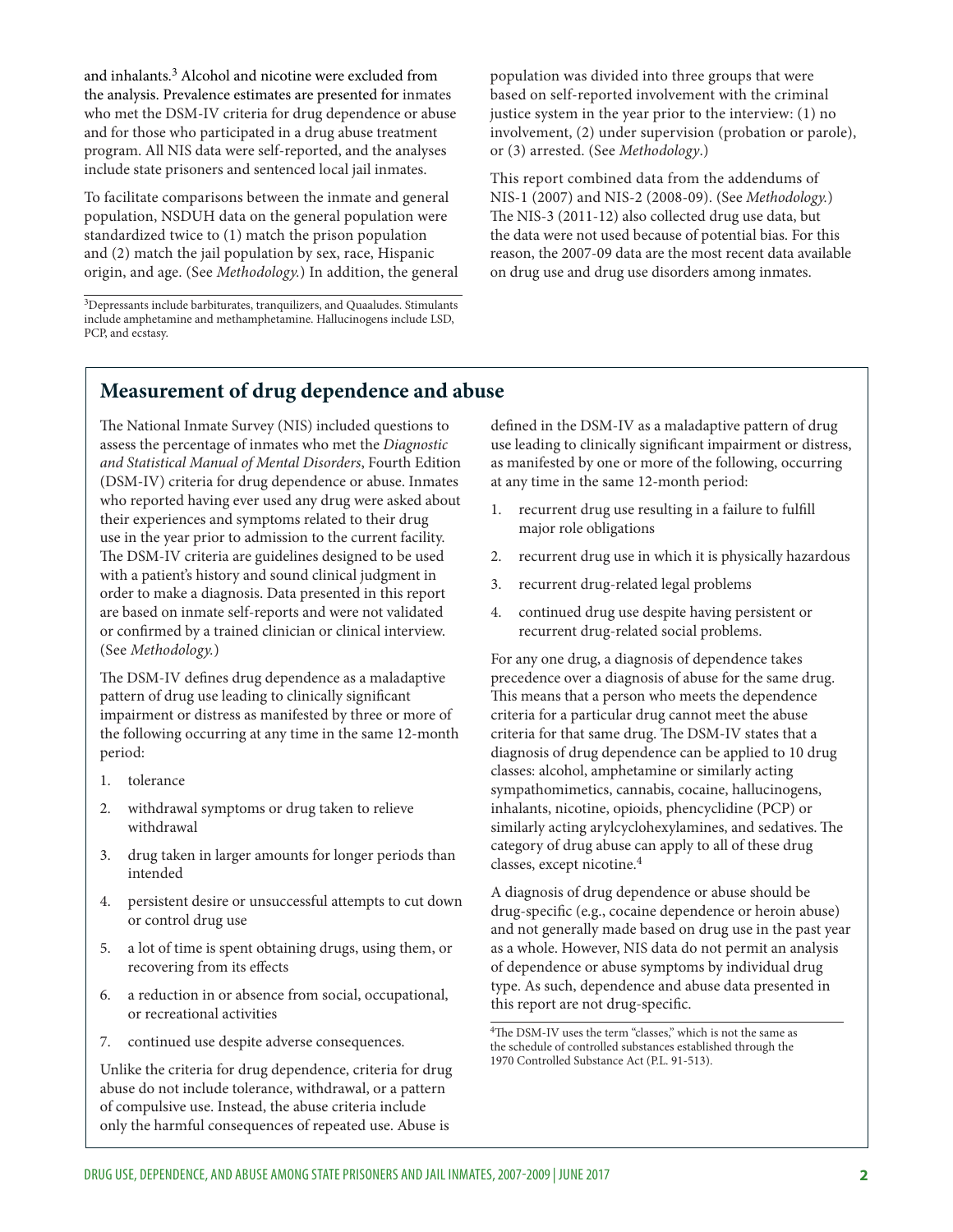#### **Drug dependence and abuse**

#### *During 2007-09, more than half of state prisoners and two-thirds of sentenced jail inmates met the DSM-IV criteria for drug dependence or abuse*

About 58% of state prisoners and 63% of sentenced jail inmates during 2007-09 met the DSM-IV criteria for drug dependence or abuse for any drug **(table 1)**. Among state prisoners, 42% met the criteria for drug dependence and 17% met the criteria for abuse. The percentage of state prisoners who met the criteria for dependence was the same as those who did not meet the criteria for either dependence or abuse (42% each). Sentenced jail inmates were about three times as likely to have met the criteria for drug dependence (47%) than those who met the criteria for abuse (16%). For sentenced jail inmates, the percentage of those who met the criteria for dependence (47%) was higher than those who did not meet the criteria for either dependence or abuse (37%).

### *Female inmates were more likely than male inmates to have met the DSM-IV criteria for drug dependence or abuse*

Approximately 7 in 10 females in state prison (69%) or jail (72%) met the DSM-IV criteria for dependence or abuse, compared to about 6 in 10 males in prison (57%) or jail (62%) **(table 2)**. A larger percentage of non-Hispanic white state prisoners (62%) and sentenced jail inmates (72%) met the criteria for dependence or abuse than non-Hispanic black inmates in prison (55%) or jail (57%). Hispanic inmates (58% in prison and 55% in jail) were also less likely than white inmates to have met the criteria. Approximately 26% of prisoners and 40% of sentenced jail inmates age 55 or older met the criteria for dependence or abuse. These numbers were less than the 64% of prisoners and 62% of sentenced jail inmates ages 18 to 24 who met the same criteria.

#### *Inmates incarcerated for a property offense were more likely to have met the criteria for dependence or abuse than inmates incarcerated for other offenses*

About 54% of state prisoners and 61% of sentenced jail inmates incarcerated for violent offenses met the DSM-IV criteria for drug dependence or abuse. This was lower than the percentage of prisoners and jail inmates incarcerated for property (68% of prisoners and 72% of jail inmates) or drug (67% and 74%) offenses. Among prisoners who met the criteria for drug dependence or abuse, there was no difference in the percentage incarcerated for violent offenses (54%), DWI/DUI offenses (55%), or other public order offenses (55%). Among jail inmates, 45% of those incarcerated for DWI/DUI and 51% for public order offenses met the criteria.

#### **TABLE 1**

#### **State prisoners and sentenced jail inmates who met the criteria for drug dependence or abuse, 2007–2009**

| Diagnostic criteria                                                   | <b>State prisoners</b> | Sentenced jail inmates |  |  |  |
|-----------------------------------------------------------------------|------------------------|------------------------|--|--|--|
| Dependence or abuse                                                   | 58.5%                  | 63.3%                  |  |  |  |
| Dependence                                                            | 41.7                   | 47.2                   |  |  |  |
| Abuse                                                                 | 16.8                   | 16.1                   |  |  |  |
| No dependence or abuse*                                               | 41.5%                  | 36.7%                  |  |  |  |
| <b>Total count</b>                                                    | 1,265,400              | 375,700                |  |  |  |
| Note: See Methodology for definition of dependence and abuse based on |                        |                        |  |  |  |

the *Diagnostic and Statistical Manual of Mental Disorders*, Fourth Edition. See appendix table 2 for standard errors.

\*Includes inmates who did not report ever using drugs.

Source: Bureau of Justice Statistics, National Inmate Surveys, 2007 and 2008–09.

#### **TABLE 2**

#### **Drug dependence and abuse among state prisoners and sentenced jail inmates, by selected characteristics, 2007–2009**

|                                   | <b>State prisoners</b> |           | Sentenced jail inmates |           |  |
|-----------------------------------|------------------------|-----------|------------------------|-----------|--|
| Characteristic                    | Count                  | Percent   | Count                  | Percent   |  |
| All inmates                       | 716,900                | 58.5%     | 233,000                | 63.3%     |  |
| Sex                               |                        |           |                        |           |  |
| Male*                             | 656,600                | 56.9%     | 195,600                | 61.8%     |  |
| Female                            | 60,300                 | $69.2***$ | 37,400                 | $72.3***$ |  |
| Race/Hispanic origin <sup>a</sup> |                        |           |                        |           |  |
| White*                            | 265,600                | 62.3%     | 105,300                | 72.1%     |  |
| <b>Black</b>                      | 245,900                | $54.6***$ | 69,400                 | $57.1***$ |  |
| Hispanic                          | 128,200                | $57.6***$ | 35,900                 | $55.0**$  |  |
| Two or more races                 | 51,800                 | 61.2      | 16,000                 | 68.3      |  |
| Other <sup>b</sup>                | 20,600                 | 58.9      | 5,300                  | $56.5***$ |  |
| Age                               |                        |           |                        |           |  |
| $18 - 24*$                        | 119,900                | 64.2%     | 61,500                 | 61.9%     |  |
| $25 - 34$                         | 241,400                | $60.3**$  | 78,000                 | 64.1      |  |
| $35 - 44$                         | 206,900                | 61.3      | 59,300                 | 66.4**    |  |
| $45 - 54$                         | 128,400                | $57.3***$ | 30,200                 | 63.4      |  |
| 55 or older                       | 20,200                 | $25.8**$  | 4,100                  | 39.5**    |  |
| Most serious offense              |                        |           |                        |           |  |
| Violent*                          | 338,300                | 53.5%     | 46,200                 | 60.7%     |  |
| Property                          | 158,900                | $68.2**$  | 66,100                 | 72.1**    |  |
| Drug                              | 147,000                | $66.9**$  | 67,700                 | 73.9**    |  |
| DWI/DUI                           | 12,800                 | 55.2      | 12,100                 | 45.1**    |  |
| Other public order <sup>c</sup>   | 22,300                 | 54.8      | 24,600                 | $51.4***$ |  |

Note: See *Methodology* for definition and criteria for drug dependence and abuse based on the *Diagnostic and Statistical Manual of Mental Disorders*, Fourth Edition. See appendix table 3 for standard errors.

\*Comparison group.

\*\*Difference with comparison group is significant at the 95% confidence level.

<sup>a</sup>Excludes persons of Hispanic origin, unless specified.

bIncludes American Indian and Alaska Natives; Asian, Native Hawaiian, and Other Pacific Islanders; and persons of two or more races.

cExcludes DWI/DUI.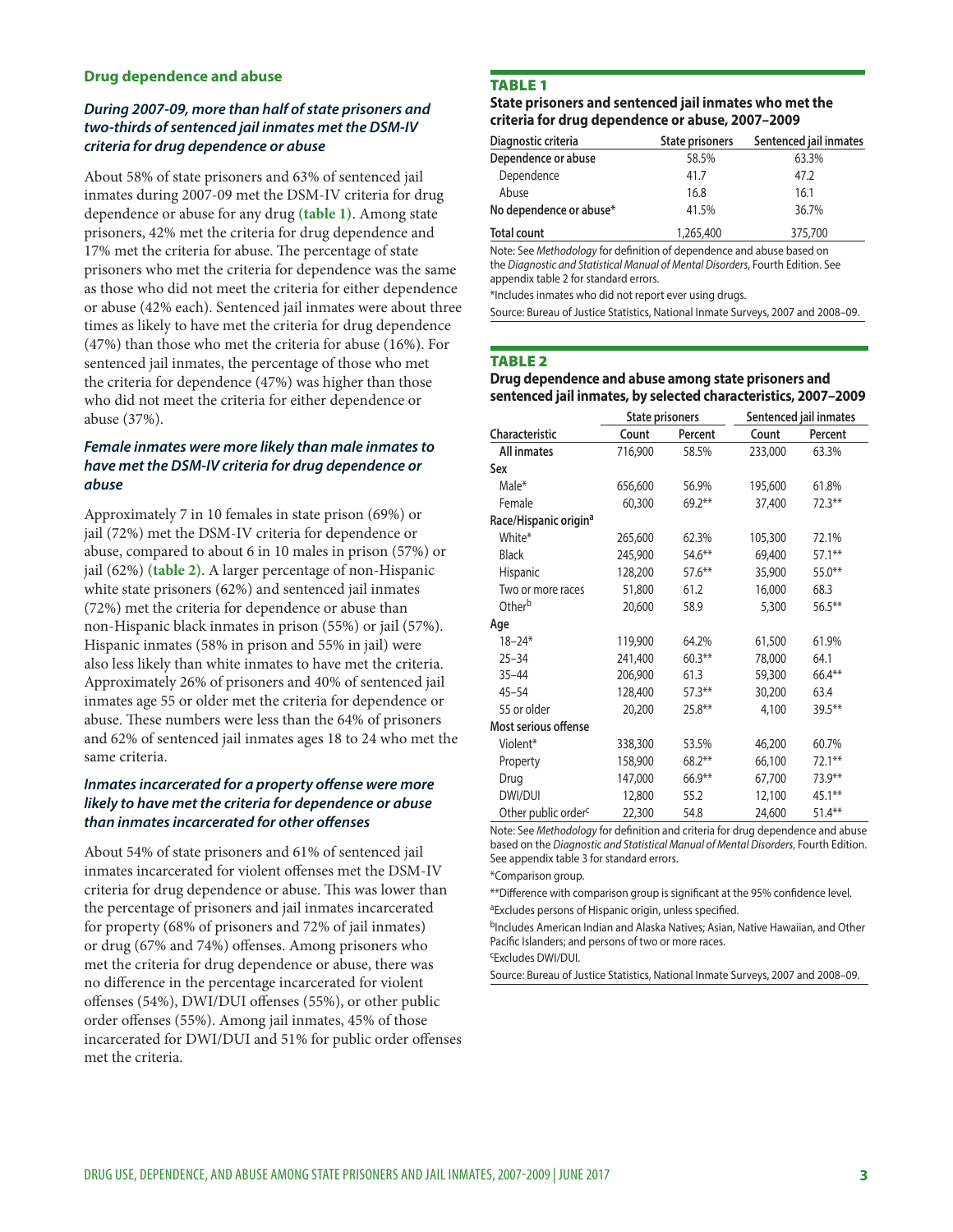#### *State prisoners were 12 times more likely than adults in the general population to have met the criteria for dependence or abuse*

The NSDUH general population data included adults age 18 or older and were standardized to match the prison population by sex, race, Hispanic origin, and age. The general population was divided into three groups based on their self-reported involvement in the criminal justice system during the year prior to the interview: (1) no involvement, (2) under supervision (probation or parole) or (3) arrested. A total general population was also included, which combined all three groups into one category.

The percentage of state prisoners who met the DSM-IV criteria for drug dependence or abuse (58%) was 12 times higher than adults in the total general population (5%) and 14 times higher than the general population (4%) that was not criminally involved with the justice system **(table 3)**. Adults in the general population who had been on probation or parole (12%) or who had been arrested in the past 12 months (19%) were more likely to have met the criteria for drug dependence or abuse than their noncriminally involved counterparts (4%).

Similar to the pattern observed among prisoners, a larger percentage of people in each general population group met the criteria for drug dependence than abuse. Among persons not involved in the criminal justice system, 2% met the criteria for drug dependence and 1% met the criteria for drug abuse. A larger percentage of adults on probation or parole met the criteria for drug dependence (10%) than abuse (3%). This pattern was similar for adults who were arrested: 15% met the criteria for drug dependence compared to 5% for abuse.

#### *Jail inmates were more likely to have met the criteria for dependence or abuse than those in the general population who had been arrested*

Approximately two-thirds (63%) of the sentenced jail population met the DSM-IV criteria for either drug dependence or abuse **(table 4)**. This was more than

#### **TABLE 4**

#### **Drug dependence and abuse among sentenced jail inmates and general population groups, by criminal justice involvement, 2007–2009**

|                               |                            | Adults in the general population |            |                                                                                      |           |  |
|-------------------------------|----------------------------|----------------------------------|------------|--------------------------------------------------------------------------------------|-----------|--|
| <b>Diagnostic</b><br>criteria | Sentenced<br>jail inmates* | Total                            |            | Under<br>Noncriminal <sup>a</sup> supervision <sup>b,c</sup> Arrested <sup>c,d</sup> |           |  |
| Dependence<br>or abuse        | 63.3%                      | $5.7\%$ **                       | $4.4\%$ ** | 14.3%**                                                                              | 20.9%**   |  |
| Dependence                    | 47.2                       | $3.9**$                          | $7.9***$   | $11.2***$                                                                            | $15.8***$ |  |
| Abuse                         | 16.1                       | $1.8***$                         | $15***$    | $32**$                                                                               | $51**$    |  |
| No<br>dependence              |                            |                                  |            |                                                                                      |           |  |

 **or abusee** 36.7% 94.3%\*\* 95.6%\*\* 85.7%\*\* 79.1%\*\* Note: General population estimates have been standardized to the jail inmate population based on sex, race, Hispanic origin, and age. See *Methodology* for definition of dependence and abuse based on the *Diagnostic and Statistical Manual of Mental Disorders*, Fourth Edition. See appendix table 5 for standard errors.

#### \*Comparison group.

\*\*Difference with comparison group is significant at the 95% confidence level. <sup>a</sup>Includes respondents from the 2007, 2008, and 2009 NSDUH who indicated they had not been arrested or on probation or parole in the past 12 months.

bIncludes respondents from the 2007, 2008, and 2009 NSDUH who indicated they had been on probation or parole in the past 12 months.

cA small percentage of respondents said they had been on probation or parole and had been arrested in the past 12 months. See *Methodology*.

 $d$ Includes respondents from the 2007, 2008, and 2009 NSDUH who indicated they had been arrested in the past 12 months.

eIncludes inmates who did not report ever using drugs.

Source: Bureau of Justice Statistics, National Inmate Surveys, 2007 and 2008–09; and Substance Abuse and Mental Health Services Administration, National Survey on Drug Use and Health (NSDUH), 2007–2009.

#### Table 3

**Drug dependence and abuse among state prisoners and general population groups, by criminal justice system involvement, 2007–2009**

|                                     |                  | Adults in general population |                            |                                  |                         |  |
|-------------------------------------|------------------|------------------------------|----------------------------|----------------------------------|-------------------------|--|
| Diagnostic criteria                 | State prisoners* | <b>Total</b> <sup>a</sup>    | Noncriminal <sup>a,b</sup> | Under supervision <sup>b,c</sup> | Arrested <sup>c,d</sup> |  |
| Dependence or abuse                 | 58.5%            | $4.8\%$ **                   | $3.6\%$ **                 | $12.3\%$ **                      | $19.2\%$ **             |  |
| Dependence                          | 41.7             | $3.3***$                     | 2.4**                      | $9.7***$                         | $14.7**$                |  |
| Abuse                               | 16.8             | $.5***$                      | $7**$                      | $2.6***$                         | $4.5***$                |  |
| No dependence or abuse <sup>e</sup> | 41.5%            | $95.2\%$ **                  | $96.4\%$ **                | 87.7%**                          | 80.8%**                 |  |

Note: See *Methodology* for definition of dependence and abuse based on the *Diagnostic and Statistical Manual of Mental Disorders*, Fourth Edition. See appendix table 4 for standard errors.

\*Comparison group.

\*\*Difference with comparison group is significant at the 95% confidence level.

aGeneral population estimates have been standardized to the state prisoner population based on sex, race, Hispanic origin, and age.

bIncludes respondents from the 2007, 2008, and 2009 NSDUH who indicated they had not been arrested or on probation or parole in the past 12 months.

cA small percentage of respondents said they had been on probation or parole and had been arrested in the past 12 months. See *Methodology*.

<sup>d</sup>Includes respondents from the 2007, 2008, and 2009 NSDUH who indicated they had been arrested in the past 12 months.

eIncludes inmates who did not report ever using drugs.

Source: Bureau of Justice Statistics, National Inmate Surveys, 2007 and 2008–09; and Substance Abuse and Mental Health Services Administration, National Survey on Drug Use and Health (NSDUH), 2007–2009.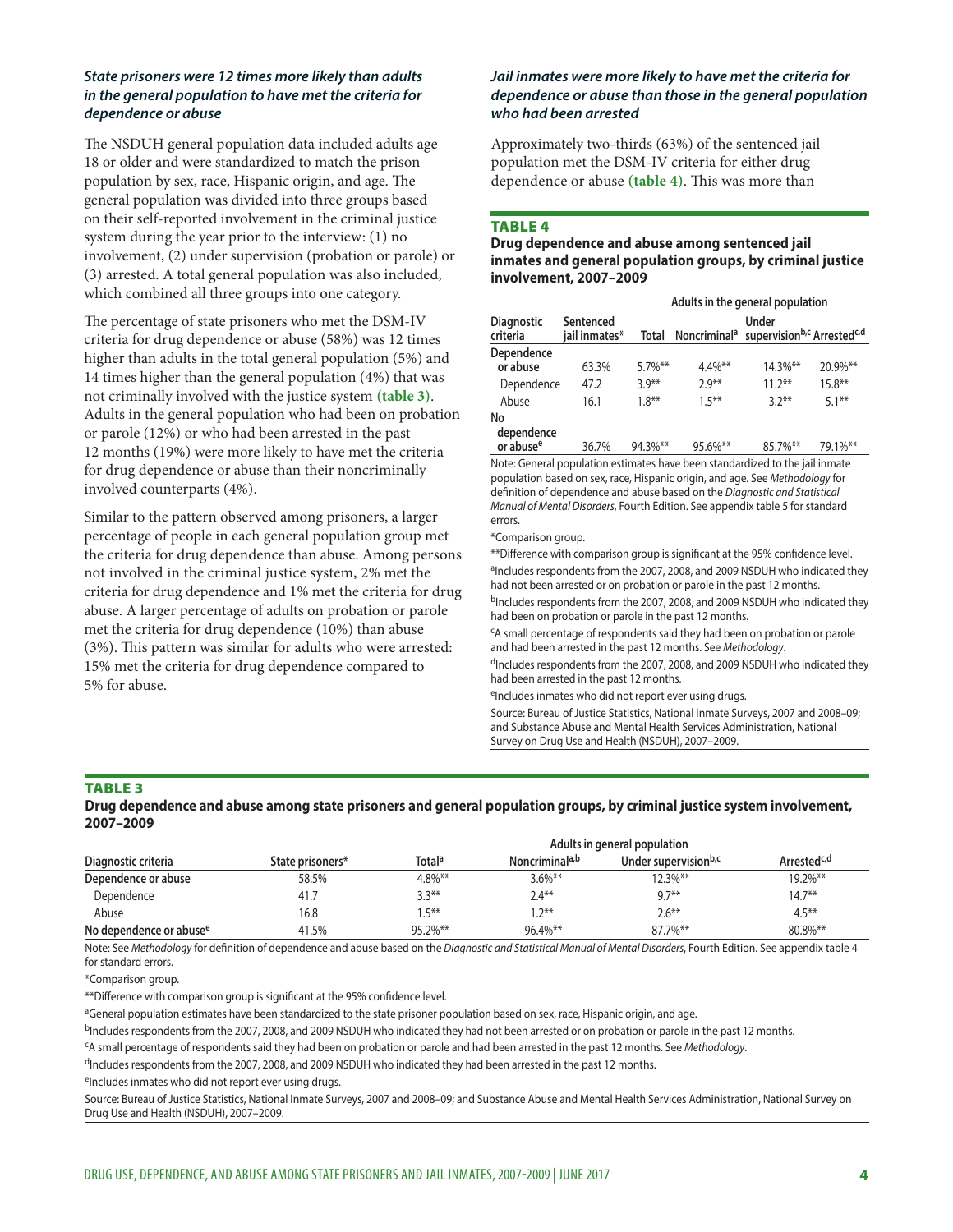10 times the percentage of adults in the standardized general population (6%), and almost 15 times the percentage of the noncriminally involved standardized general population who met the criteria for drug dependence or abuse (4%). The percentage of sentenced jail inmates who met the criteria for drug dependence (47%) was about three times larger than those who met the criteria for drug abuse (16%). This pattern was the same for the general population on probation or parole (11% for drug dependence and 3% for abuse) and for those who were arrested in the past 12 months (16% drug dependence and 5% for abuse).

### **Trends in lifetime and regular use of drugs by state prisoners and jail inmates**

### *Overall drug use reported by inmates was unchanged from past surveys*

Lifetime use and regular use of drugs by state prisoners and sentenced jail inmates remained relatively stable. During 2007-09, an estimated 81% of persons in prisons and 84% of those in jail reported ever using any drug in their lifetime **(table 5)**. These percentages were virtually unchanged from the 83% of prisoners (based on BJS's 2004 Survey of Inmates in State Correctional Facilities) and 85% of sentenced jail inmates (based on BJS's 2002 Survey of Inmates in Local Jails) reported ever using drugs.

Since the 2002 and 2004 surveys, regular use of drugs slightly increased among prisoners and jail inmates during 2007-09. Regular use was defined as having ever used any drug once a week or more for at least a month. In 2004, 69% of prisoners regularly used drugs and in 2002, 71% of jail inmates regularly used drugs. These numbers were similar to 72% of prisoners and 75% of jail inmates who regularly used drugs during 2007-09.

#### *More state prisoners and jail inmates reported they had ever used marijuana/hashish than any other drug*

Among state prisoners, marijuana/hashish was the most often reported drug type (77%) during 2007-09, followed by cocaine/crack (47%). In 2004, the percentage of prisoners who had ever used marijuana/hashish (78%) and cocaine/crack (47%) were nearly the same.

Nearly 42% of prisoners during 2007-09 said they had ever used hallucinogens, which was up from the 33% who reported its use in 2004. Likewise, the percentage of state prisoners who had ever used depressants increased from 21% in 2004 to 30% during 2007-09. Regular use of depressants among state prisoners almost doubled between 2004 and 2007-09, increasing from 10% to 18%. Regular use of hallucinogens prior to incarceration also increased, from 13% in 2004 to 22% during 2007-09.

During 2007-09, the percentages of sentenced jail inmates who had ever used or regularly used drugs were similar to prisoners. Marijuana/hashish (78%) and cocaine/crack (52%) were the most frequently

### **TABLE 5**

**State prisoners and sentenced jail inmates who had ever used or regularly used drugs, by drug type, 2002, 2004, and 2007–2009**

|                             | <b>State prisoners</b> |           | Sentenced jail inmates |           |
|-----------------------------|------------------------|-----------|------------------------|-----------|
| Type of drug                | 2004*                  | 2007-2009 | 2002*                  | 2007-2009 |
| Ever used                   |                        |           |                        |           |
| Any drug <sup>a</sup>       | 83.2%                  | 81.4%**   | 84.5%                  | 83.5%     |
| Marijuana/hashish           | 77.6                   | 76.6      | 77.7                   | 78.1      |
| Cocaine/crack               | 46.8                   | 47.3      | 50.5                   | 51.5      |
| Heroin/opiates              | 23.2                   | $26.4***$ | 21.2                   | $28.2**$  |
| Depressants <sup>b</sup>    | 21.3                   | $30.4***$ | 22.1                   | $34.1***$ |
| Stimulants <sup>c</sup>     | 28.5                   | $32.4**$  | 28.9                   | $34.1***$ |
| Methamphetamine             | 23.4                   | 26.1      | 23.9                   | 28.7**    |
| Hallucinogens <sup>d</sup>  | 32.6                   | $41.7**$  | 34.0                   | $46.2**$  |
| Inhalants                   | 13.6                   | $16.9**$  | 13.2                   | $16.9**$  |
| Regularly used <sup>e</sup> |                        |           |                        |           |
| Any drug <sup>a</sup>       | 69.2%                  | 71.6%**   | 70.5%                  | 74.9%**   |
| Marijuana/hashish           | 59.0                   | $62.7***$ | 59.3                   | $64.4**$  |
| Cocaine/crack               | 30.0                   | $34.2***$ | 32.4                   | 38.5**    |
| Heroin/opiates              | 13.0                   | $16.6***$ | 12.2                   | $18.9**$  |
| Depressants <sup>b</sup>    | 9.9                    | $18.3**$  | 11.0                   | $20.8**$  |
| Stimulants <sup>c</sup>     | 17.9                   | 23.4**    | 18.1                   | $23.9**$  |
| Methamphetamine             | 14.9                   | $19.2***$ | 14.8                   | $19.8***$ |
| Hallucinogens <sup>d</sup>  | 13.3                   | $21.7***$ | 13.9                   | $22.5***$ |
| <b>Inhalants</b>            | 4.5                    | $6.0**$   | 4.3                    | 5.0       |
| <b>Total count</b>          | 1,226,200              | 1,265,400 | 444,500                | 375,700   |

Note: Detail sums to more than total because person may have used more than one type of drug. See appendix table 6 for standard errors.

\*Comparison group.

\*\*Difference with comparison group is significant at the 95% confidence level. aIncludes other unspecified drugs.

bIncludes barbiturates, tranquilizers, and Quaaludes.

cIncludes amphetamines and methamphetamine.

dIncludes LSD, PCP, and ecstasy.

eUsed drugs at least once a week for at least a month.

Source: Bureau of Justice Statistics, National Inmate Surveys, 2007 and 2008–09; Survey of Inmates in Local Jails, 2002; and Survey of Inmates in State Correctional Facilities, 2004.

used drugs that jail inmates had ever used. This pattern did not change from 2002. Between 2002 and 2007-09, a larger percentage of jail inmates reported ever using heroin/opiates (21% in 2002 and 28% during 2007-09), depressants (22% and 34%), stimulants (29% and 34%), and hallucinogens (34% and 46%).

An estimated 75% of sentenced jail inmates reported regular use of any drug during 2007-09, compared to 70% in 2002. The percentage of jail inmates who regularly used a drug increased across all but one drug type from 2002 to 2007-09. About 39% of jail inmates during 2007-09 reported regular use of cocaine/crack, compared to 32% of those in 2002. Regular use of depressants during 2007-09 by jail inmates (21%) was twice that of the percentage who reported the same in 2002 (11%). The percentage of jail inmates who reported regular use of heroin/opiates increased from 12% in 2002 to 19% during 2007-09, stimulants increased from 18% to 24%, and hallucinogens from 14% to 23%.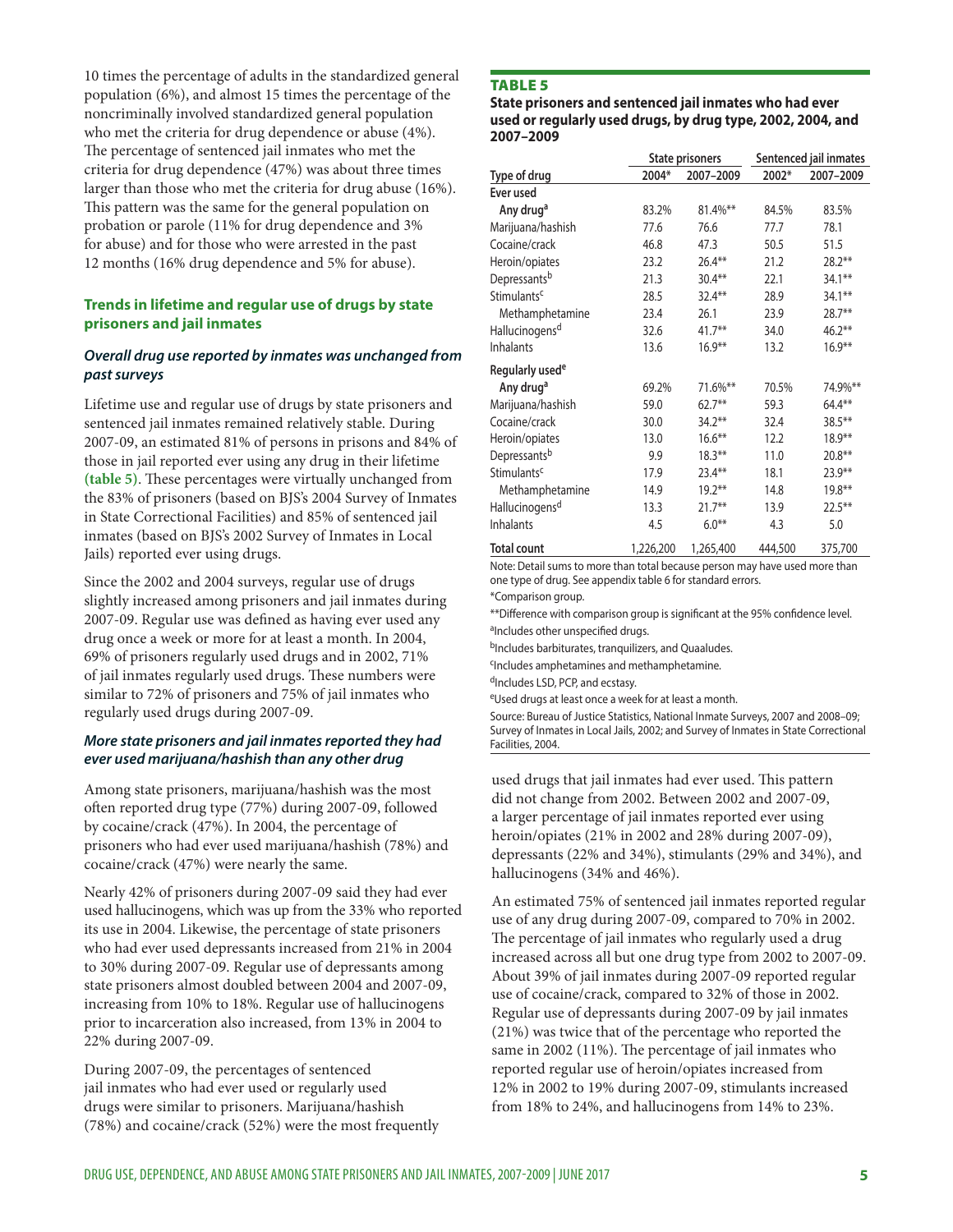#### **Patterns of drug use at time of the offense**

#### *4 in 10 prisoners and jail inmates used drugs at the time of the offense for which they were currently incarcerated*

During 2007-09, about 4 in 10 state prisoners (42%) and sentenced jail inmates (37%) said they used drugs at the time of the offense for which they were currently incarcerated **(table 6)**.Among prisoners, 22% reported marijuana/hashish use at time of the offense, 16% reported cocaine/crack use, 11% reported stimulant use, and 7% reported heroin/opiate use. Among sentenced jail inmates, 19% reported using marijuana/hashish at time of the offense, 13% reported cocaine/crack use, and 8% reported stimulant and heroin/ opiate use.

#### *About 4 in 10 state prisoners and sentenced jail inmates who were incarcerated for property offenses committed the crime to get money for drugs or to obtain drugs*

About 21% each of state prisoners and sentenced jail inmates said their most serious current offense was committed to get money for drugs or to obtain drugs **(table 7)**. A larger percentage of prisoners (39%) and jail inmates (37%) held for property offenses said they committed the crime for

#### **TABLE 6**

**State prisoners and sentenced jail inmates who used drugs at time of offense, by drug type, 2007–2009**

| Type of drug               | State prisoners | Sentenced jail inmates |
|----------------------------|-----------------|------------------------|
| Any drug <sup>a</sup>      | 42.0%           | 37.2%                  |
| Marijuana/hashish          | 22.4            | 18.9                   |
| Cocaine/crack              | 15.8            | 13.3                   |
| Heroin/opiates             | 6.8             | 7.9                    |
| Depressantsb               | 5.0             | 5.9                    |
| Stimulants <sup>c</sup>    | 10.8            | 8.0                    |
| Methamphetamine            | 9.7             | 7.3                    |
| Hallucinogens <sup>d</sup> | 4.9             | 4.2                    |
| Inhalants                  | 0.5             | 0.5                    |

Note: Detail sums to more than total because persons may have used more than one type of drug. See appendix table 7 for standard errors.

aIncludes other unspecified drugs.

b<sub>Includes</sub> barbiturates, tranquilizers, and Quaaludes.

cIncludes amphetamines and methamphetamine.

<sup>d</sup>Includes LSD, PCP, and ecstasy.

Source: Bureau of Justice Statistics, National Inmate Surveys, 2007 and 2008–09.

#### Table 7

**State prisoners and sentenced jail inmates who committed offense to get money for drugs, by type of offense, 2007– 2009**

| Most serious offense | State prisoners | Sentenced jail inmates |
|----------------------|-----------------|------------------------|
| All inmates          | 21.3%           | 20.8%                  |
| Violent              | 14.6            | 14.0                   |
| Property             | 39.4            | 36.7                   |
| Drug                 | 29.9            | 28.8                   |
| DWI/DUI              | 1.0             | 1.9                    |
| Other public order*  | 8.7             | 7.5                    |

Note: See appendix table 8 for standard errors.

\*Excludes DWI/DUI.

Source: Bureau of Justice Statistics, National Inmate Surveys, 2007 and 2008–09.

money for drugs or drugs than other offense types. Nearly a third of drug offenders (30% of state prisoners and 29% of jail inmates) said they committed the offense to get drugs or money for drugs. Approximately 1 in 6 state prisoners (15%) and jail inmates (14%) who committed violent offenses said they did so to get money for drugs or to obtain drugs.

#### **Drug use by demographics and offense**

#### *Among state prisoners, females, whites, and those age 54 or younger were more likely than other persons to have used drugs in the month before the offense*

About 39% of state prisoners during 2007-09 used drugs in the month before the offense, and 42% used drugs at the time of offense **(table 8)**. For both 2004 and 2007-09, reference periods, female prisoners were more likely to have used drugs than their male counterparts. An estimated 47% of females used drugs in the month before and 49% at the time of the offense, compared to 38% of males who used drugs in the month before and 41% at time of the offense.

#### **TABLE 8**

**Drug use in month before offense and at the time of offense among state prisoners and sentenced jail inmates, by selected characteristics, 2007–2009**

|                                   | Sentenced jail inmates<br><b>State prisoners</b> |            |                                 |            |
|-----------------------------------|--------------------------------------------------|------------|---------------------------------|------------|
| <b>Characteristic</b>             | Month before At time<br>offense                  | of offense | Month before At time<br>offense | of offense |
| All inmates                       | 39.3%                                            | 42.0%      | 54.5%                           | 37.2%      |
| Sex                               |                                                  |            |                                 |            |
| Male*                             | 38.2%                                            | 40.9%      | 53.7%                           | 35.8%**    |
| Female                            | $46.8**$                                         | 49.1**     | 59.7                            | $45.5***$  |
| Race/Hispanic origin <sup>a</sup> |                                                  |            |                                 |            |
| White*                            | 42.5%                                            | 47.9%      | 58.8%                           | 43.7%      |
| <b>Black</b>                      | $36.5***$                                        | $37.2***$  | $55.2***$                       | 33.5**     |
| Hispanic                          | $37.5***$                                        | $39.1***$  | $45.2***$                       | $31.0***$  |
| Two or more races                 | 41.1                                             | 45.2       | 57.2                            | 38.3       |
| Other <sup>b</sup>                | 41.1                                             | 41.2       | 43.6**                          | $26.7**$   |
| Age                               |                                                  |            |                                 |            |
| $18 - 24*$                        | 46.8%                                            | 44.8%      | 61.2%                           | 35.8%      |
| $25 - 34$                         | $41.8***$                                        | 43.5       | $54.8**$                        | $40.6***$  |
| $35 - 44$                         | $39.3**$                                         | 44.2       | $52.4**$                        | $40.0**$   |
| $45 - 54$                         | $36.4**$                                         | 41.6       | 49.1**                          | $30.2**$   |
| 55 or older                       | $15.6***$                                        | $18.6***$  | $29.2**$                        | $17.5***$  |
| Most serious offense              |                                                  |            |                                 |            |
| Violent*                          | 34.4%                                            | 39.9%      | 53.6%                           | 37.2%      |
| Property                          | $47.0**$                                         | $50.1***$  | $63.4**$                        | $46.4***$  |
| Drug                              | $47.1***$                                        | $50.2**$   | $66.6**$                        | $50.6***$  |
| DWI/DUI                           | 33.5                                             | $27.5***$  | $24.2**$                        | $16.8**$   |
| Other public order <sup>c</sup>   | $43.9**$                                         | 29.4**     | $43.3**$                        | $19.3***$  |

Note: See appendix table 9 for standard errors.

\*Comparison group.

\*\*Difference with comparison group is significant at the 95% confidence level. <sup>a</sup>Excludes persons of Hispanic origin, unless specified.

bIncludes American Indian and Alaska Natives; Asian, Native Hawaiian, and Other Pacific Islanders; and persons of two or more races.

cExcludes DWI/DUI.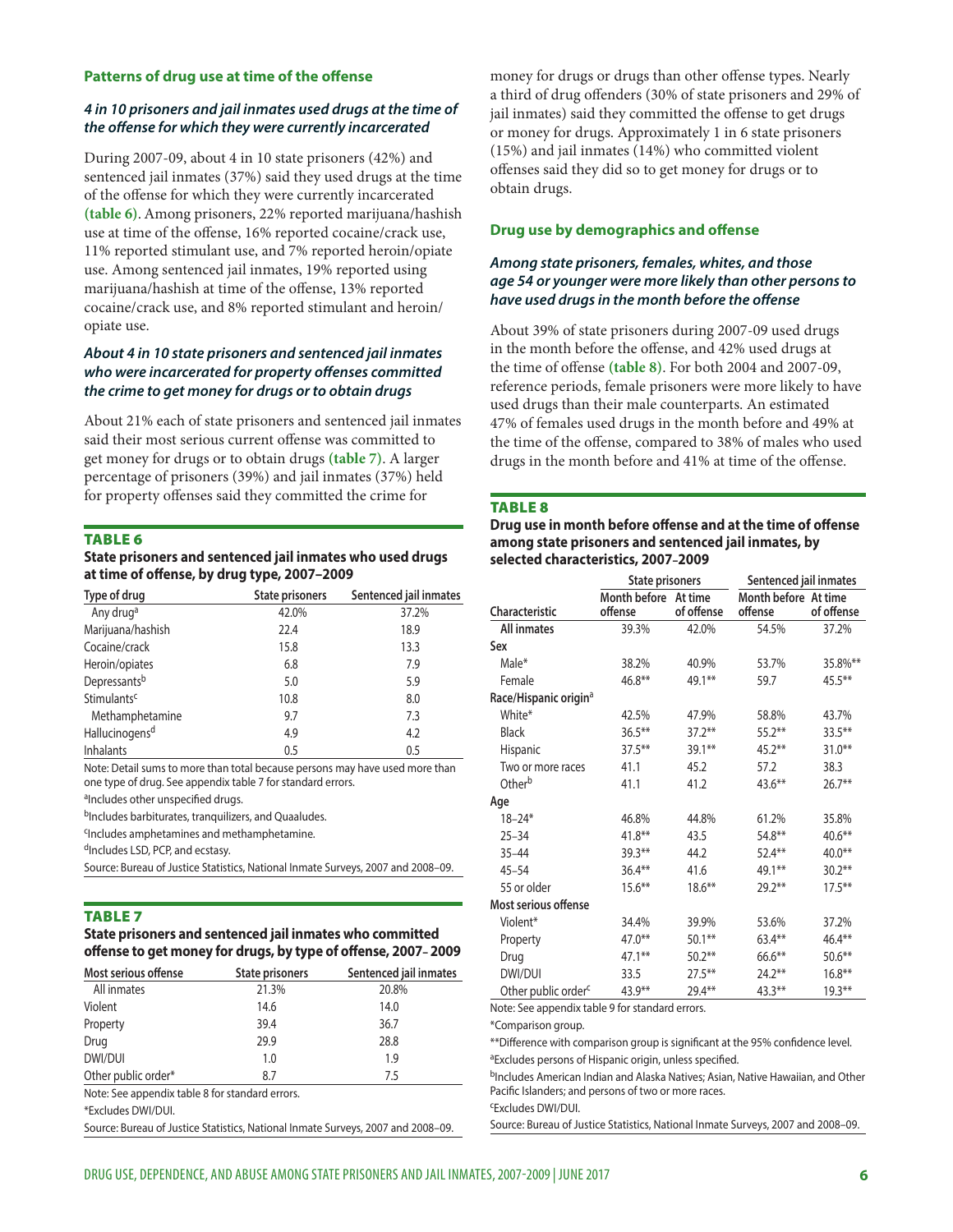Black and Hispanic prisoners were less likely than white prisoners to report drug use in the month before or at the time of the offense. The percentage of prisoners who reported drug use in the month before the offense declined with age. About 47% of prisoners ages 18 to 24 used drugs in the month before the offense, compared to 36% of those ages 45 to 54 and 16% of those 55 or older. Drug use at the time of the offense varied less across age groups, with about 42% to 45% of prisoners age 54 or younger reporting use. However, prisoners age 55 or older were significantly less likely to have used drugs at time of the offense (19%) than prisoners of other age groups.

### *State prisoners incarcerated for property or drug offenses were more likely to have used drugs than those who committed violent offenses*

During 2007-09, state prisoners whose most serious current offense was a violent offense were less likely to have used drugs in the month before the offense (34%) than those incarcerated for a property crime (47%), drug offense (47%), or public order offense (44%).

Four in 10 (40%) prisoners incarcerated for violent crimes said they used a drug at time of the offense. This was lower than the percentage of prisoners incarcerated for a property offense (50%) or a drug offense (50%) but more than the percentage incarcerated for a DWI/DUI (28%) or other public order offense (29%).

#### *Female jail inmates were more likely than male inmates to have used drugs in the month before the offense or at the time of the offense*

More than half (54%) of sentenced jail inmates during 2007-09 used a drug in the month before the offense. About 37% used a drug at the time of the offense. Much like the demographic profile of state prisoners, a larger percentage of females than males in jail reported drug use in the month before the offense or at the time of the offense. Sentenced jail inmates who were black, Hispanic, or of other races were less likely than white inmates to report drug use in the month before or at the time of the offense. About 61% of sentenced jail inmates ages 18 to 24 used drugs in the month before their offense, and this percentage decreased among older groups. In comparison, fewer jail inmates ages 18 to 24 used drugs at the time of the offense (36%) than those ages 25 to 34 (41%) and 35 to 44 (40%).

#### *More than half of sentenced jail inmates incarcerated for a drug crime used drugs at the time of the offense*

When assessed by offense type, sentenced jail inmates had a similar pattern of drug use in the month before the offense. About 2 in 3 jail inmates incarcerated for property offenses (63%) or drug offenses (67%) used drugs in the month before the offense. These percentages were higher than that of jail inmates (54%) who were incarcerated for a violent offense and used drugs in the month before arrest. Jail inmates incarcerated for DWI/DUI (24%) or other public order offenses (43%) were the least likely to have used drugs in the month before the offense. A smaller percentage of inmates incarcerated for violent offenses (37%) than for property (46%) or drug (51%) offenses used drugs at the time of the offense.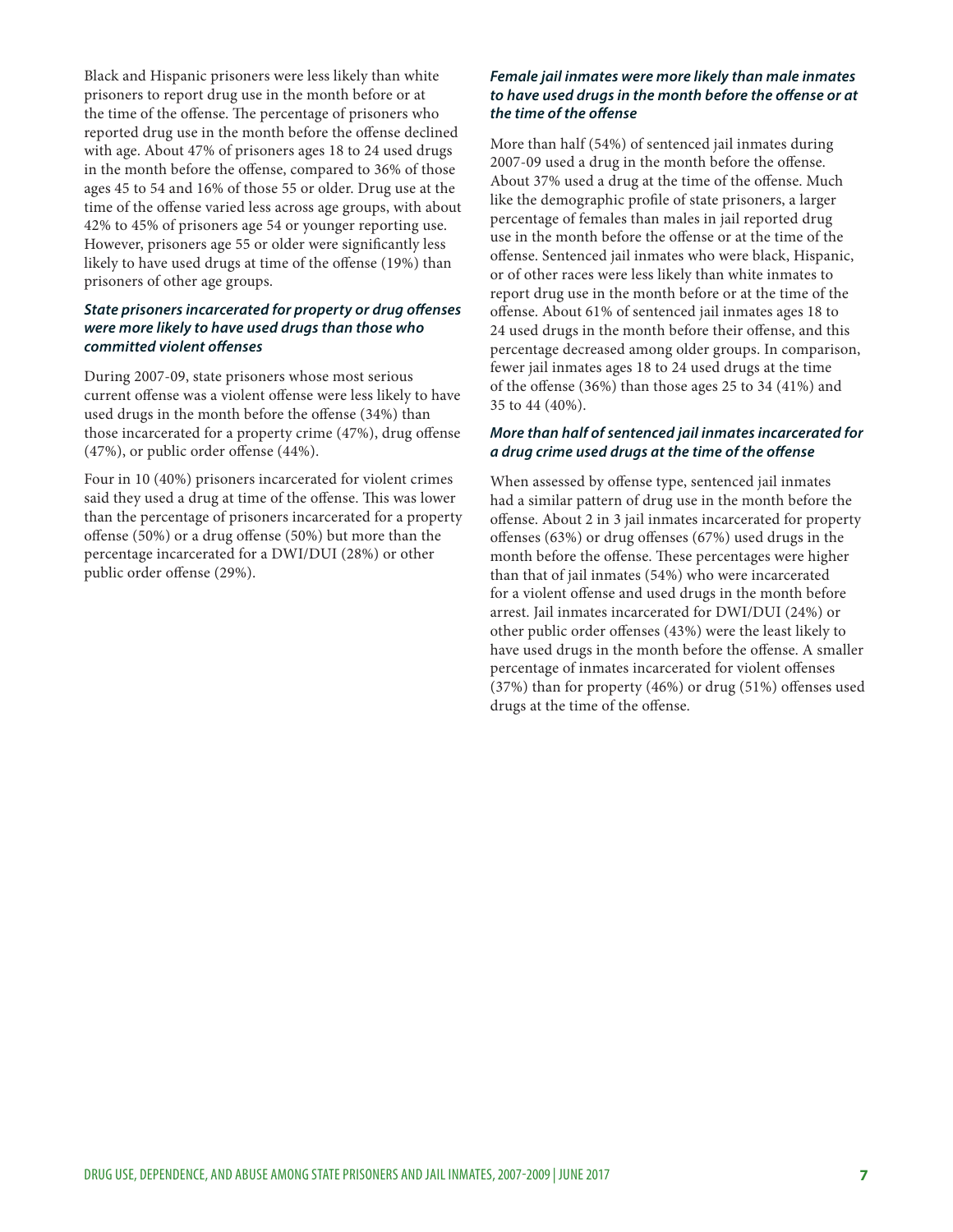#### **Regular use of cocaine/crack, methamphetamine, or heroin/opiates by demographics**

Patterns of regular drug use differed by race and Hispanic origin. White inmates in prison or jail were more likely than black or Hispanic inmates to have regularly used any drug. Black prisoners were the least likely to have regularly used cocaine/crack (28%), compared to whites (42%) and Hispanics (31%) **(figure 2)**. Among jail inmates, 31% of blacks, 47% of whites, and 29% of Hispanics regularly used cocaine/crack **(figure 3)**. Black inmates were the least likely among prisoners and jail inmates to report regular use of methamphetamine or heroin/opiates.

#### Figure 2

#### **Regular drug use among state prisoners, by race and Hispanic origin, 2007–2009**



Note: Regular drug use was defined as using drugs at least once a week for at least a month. See appendix table 10 for estimates and standard errors. \*Comparison group.

\*\*Difference with comparison group is significant at the 95% confidence level. aExcludes persons of Hispanic origin.

Source: Bureau of Justice Statistics, National Inmate Surveys, 2007 and 2008–09.

#### Figure 3

**Regular drug use among sentenced jail inmates, by race and Hispanic origin, 2007–2009**



Note: Regular drug use was defined as using drugs at least once a week for at least a month. See appendix table 11 for estimates and standard errors.

#### \*Comparison group.

\*\*Difference with comparison group is significant at the 95% confidence level. <sup>a</sup>Excludes persons of Hispanic origin.

Source: Bureau of Justice Statistics, National Inmate Surveys, 2007 and 2008–09.

#### *Cocaine/crack*

#### **During 2007-09, regular use of cocaine/crack was highest among females, whites, inmates ages 35 to 44, and property offenders**

Almost half of female state prisoners (49%) and sentenced jail inmates (48%) regularly used cocaine/crack **(table 9)**. Among male inmates, 31% of those in prison and 36% of those in jail regularly used cocaine/crack.

Regular use of cocaine/crack was highest among inmates ages 45 to 54 (42% of state prisoners and 52% of jail inmates). A quarter of prisoners (26%) and jail inmates (24%) ages 18 to 24 said they regularly used cocaine/crack.

A larger percentage of state prisoners incarcerated for property (45%) or drug (37%) offenses than violent offenses (29%) said they regularly used cocaine/crack. Among sentenced jail inmates, 48% of those incarcerated for property offenses, 43% for drug offenses, and 34% for violent offenses reported regular use of cocaine/crack during 2002-09.

#### **TABLE 9**

**Regular cocaine/crack use among state prisoners and sentenced jail inmates, by selected characteristics, 2007–2009** 

| <b>Characteristic</b>             | <b>State prisoners</b> | Sentenced<br>jail inmates |
|-----------------------------------|------------------------|---------------------------|
| Sex                               |                        |                           |
| Male*                             | 31.4%                  | 35.7%                     |
| Female                            | 48.9**                 | $48.2**$                  |
| Race/Hispanic origin <sup>a</sup> |                        |                           |
| White*                            | 41.7%                  | 47.2%                     |
| <b>Black</b>                      | $28.0**$               | $31.0***$                 |
| Hispanic                          | $31.1***$              | $28.5***$                 |
| Other <sup>b</sup>                | $31.8***$              | $40.2***$                 |
| Age                               |                        |                           |
| $18 - 24*$                        | 25.8%                  | 24.1%                     |
| $25 - 34$                         | 28.4                   | 34.7                      |
| $35 - 44$                         | $41.4***$              | $48.5***$                 |
| $45 - 54$                         | $42.2***$              | $52.3***$                 |
| 55 or older                       | $17.4***$              | $36.1**$                  |
| Most serious offense              |                        |                           |
| Violent*                          | 28.6%                  | 33.7%                     |
| Property                          | $45.2***$              | $47.5***$                 |
| Drug                              | $37.4***$              | $43.2**$                  |
| DWI/DUI                           | 31.4                   | 26.9                      |
| Other public order <sup>c</sup>   | 27.0                   | 29.8                      |

Note: Regular drug use was defined as using drugs at least once a week for at least a month. See appendix table 12 for standard errors.

\*Comparison group.

\*\*Difference with comparison group is significant at the 95% confidence level. <sup>a</sup>Excludes persons of Hispanic origin, unless specified.

bIncludes American Indian and Alaska Natives; Asian, Native Hawaiian, and Other Pacific Islanders; and persons of two or more races.

cExcludes DWI/DUI.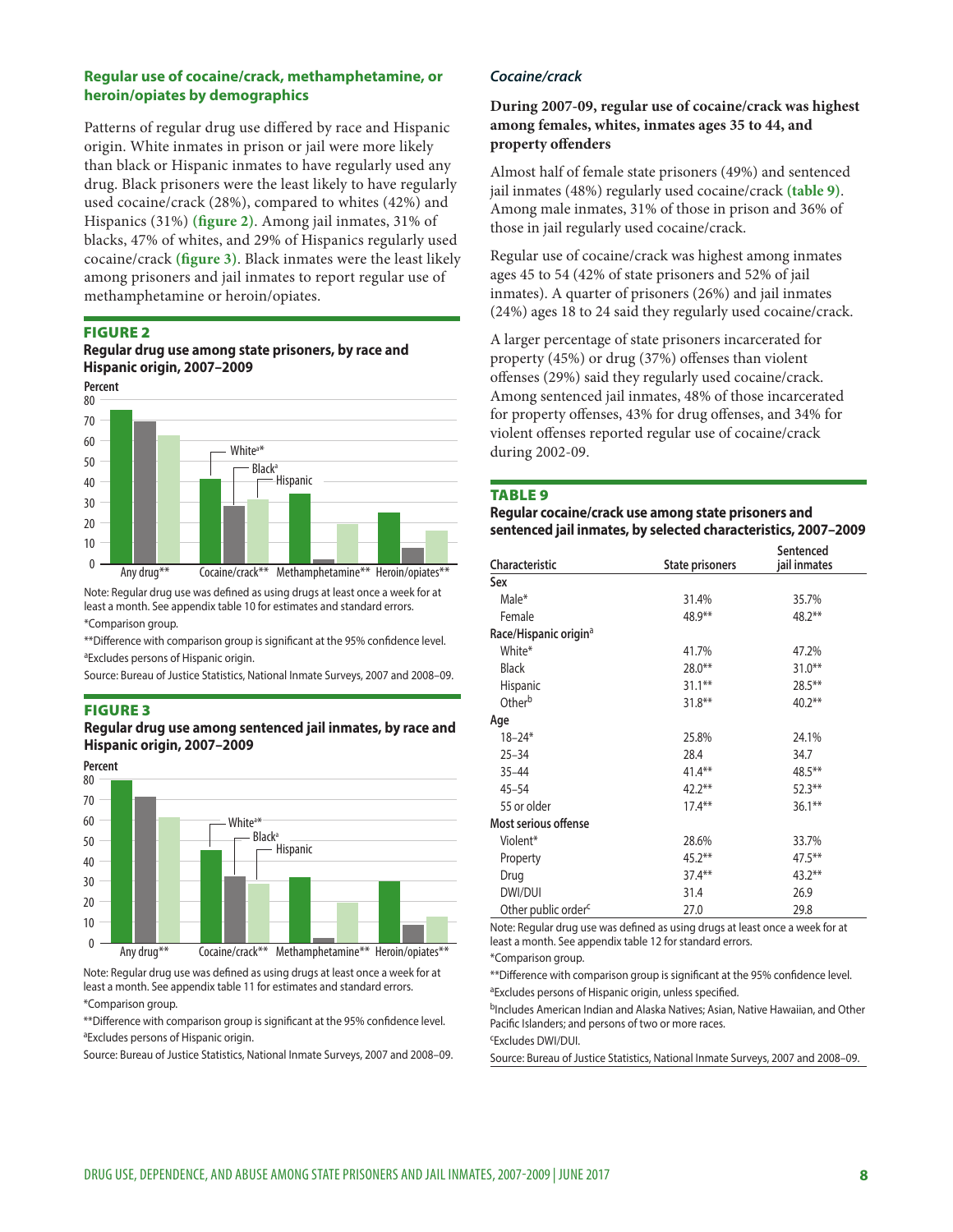#### *Methamphetamine*

#### **Female inmates were more likely than male inmates to have regularly used methamphetamine during 2007-09**

Among both prisoners and jail inmates, a larger percentage of females (31% for prison and 26% for jail) than males (17% each) reported regular use of methamphetamine **(table 10)**.

About 19% of prisoners in each age group age 54 or younger reported regular use of methamphetamine, compared to 8% of prisoners age 55 or older. Jail inmates ages 25 to 44 (21%) were more likely to have regularly used methamphetamine than those ages 18 to 24 (14%).

A higher percentage of white (34%) than black (2%) prisoners regularly used methamphetamine. Among jail inmates, 31% of whites and 3% of blacks regularly used methamphetamine. Among Hispanics in state prison or jail, about 19% of each population regularly used methamphetamine.

More state prisoners incarcerated for property offenses (28%) than violent offenses (14%) reported regular use of methamphetamine. Among sentenced jail inmates, a larger percentage of those incarcerated for property (24%) or drug (23%) offenses than violent offenses (16%) reported regular use of methamphetamine.

#### **TABLE 10**

#### **Regular use of methamphetamine among state prisoners and sentenced jail inmates, by selected characteristics, 2007–2009**

| <b>Characteristic</b>             | <b>State prisoners</b> | Sentenced<br>jail inmates |
|-----------------------------------|------------------------|---------------------------|
| Sex                               |                        |                           |
| Male*                             | 16.8%                  | 17.2%                     |
| Female                            | $31.0**$               | $25.8**$                  |
| Race/Hispanic origin <sup>a</sup> |                        |                           |
| White*                            | 34.0%                  | 31.3%                     |
| <b>Black</b>                      | $2.1***$               | $2.9**$                   |
| <b>Hispanic</b>                   | $19.4**$               | $19.8**$                  |
| Other <sup>b</sup>                | $24.3***$              | $25.4***$                 |
| Age                               |                        |                           |
| $18 - 24*$                        | 17.8%                  | 14.1%                     |
| $25 - 34$                         | 19.4                   | 21.0                      |
| $35 - 44$                         | 19.8                   | 21.3                      |
| $45 - 54$                         | 19.2                   | 16.5                      |
| 55 or older                       | $8.2**$                | $12.4***$                 |
| Most serious offense              |                        |                           |
| Violent*                          | 14.0%                  | 15.9%                     |
| Property                          | $27.9**$               | $23.6***$                 |
| Drug                              | $21.9**$               | $23.1***$                 |
| DWI/DUI                           | 15.6                   | 13.3                      |
| Other public order <sup>c</sup>   | 17.6                   | 14.1                      |

Note: See appendix table 13 for standard errors.

\*Comparison group.

cExcludes DWI/DUI.

\*\*Difference with comparison group is significant at the 95% confidence level. <sup>a</sup>Excludes persons of Hispanic origin, unless specified.

bIncludes American Indian and Alaska Natives; Asian, Native Hawaiian, and Other Pacific Islanders; and persons of two or more races.

Source: Bureau of Justice Statistics, National Inmate Surveys, 2007 and 2008–09.

#### *Heroin/opiates*

#### **Regular use of heroin/opiates was lowest among black prisoners and jail inmates during 2007-09**

About 1 in 4 females in state prison (22%) or jail (25%) reported regular use of heroin/opiates, compared to about 1 in 6 males in prison (15%) or jail (17%) **(table 11)**.

Twenty-two percent of both prisoners and jail inmates ages 45 to 54 reported they regularly used heroin/opiates. These percentages were higher than those ages 18 to 24 who said they regularly used heroin/opiates among prisoners (12%) and jail inmates (14%).

Three times more whites (25%) than blacks (8%) in prison regularly used heroin/opiates. Almost four times more whites (30%) than blacks (8%) in jail regularly used heroin/ opiates. Hispanics in prison (16%) and jail (12%) were also less likely than white inmates to have regularly used heroin/ opiates.

Prisoners (25%) and jail inmates (24%) incarcerated for property offenses had higher rates of regular use of heroin/opiates than those incarcerated for violent offenses (13% for prisoners and 15% for jail inmates). Seventeen percent of prisoners and 23% of jail inmates incarcerated for drug offenses said they regularly used heroin/opiates.

#### Table 11

#### **Regular use of heroin/opiates among state prisoners and sentenced jail inmates, by selected characteristics, 2007–2009**

| <b>Characteristic</b>             | <b>State prisoners</b> | Sentenced<br>jail inmates |
|-----------------------------------|------------------------|---------------------------|
| Sex                               |                        |                           |
| Male*                             | 15.2%                  | 16.8%                     |
| Female                            | $22.3***$              | $24.7**$                  |
| Race/Hispanic origin <sup>a</sup> |                        |                           |
| White*                            | 24.7%                  | 29.8%                     |
| <b>Black</b>                      | $7.6***$               | $7.9**$                   |
| <b>Hispanic</b>                   | $15.9***$              | $12.1***$                 |
| Other <sup>b</sup>                | $17.5***$              | $19.7**$                  |
| Age                               |                        |                           |
| $18 - 24*$                        | 12.0%                  | 13.7%                     |
| $25 - 34$                         | $14.5***$              | $18.8**$                  |
| $35 - 44$                         | $16.8**$               | $18.7***$                 |
| $45 - 54$                         | $21.5***$              | $21.7**$                  |
| 55 or older                       | 13.7                   | 19.9                      |
| Most serious offense              |                        |                           |
| Violent*                          | 13.0%                  | 14.9%                     |
| Property                          | $24.6***$              | $23.9**$                  |
| Drug                              | $16.6***$              | $22.8**$                  |
| DWI/DUI                           | 18.4                   | 10.1                      |
| Other public order <sup>c</sup>   | 11.0                   | 13.1                      |

Note: See appendix table 14 for standard errors.

\*Comparison group.

\*\*Difference with comparison group is significant at the 95% confidence level. <sup>a</sup>Excludes persons of Hispanic origin, unless specified.

bIncludes American Indian and Alaska Natives; Asian, Native Hawaiian, and Other Pacific Islanders; and persons of two or more races.

cExcludes DWI/DUI.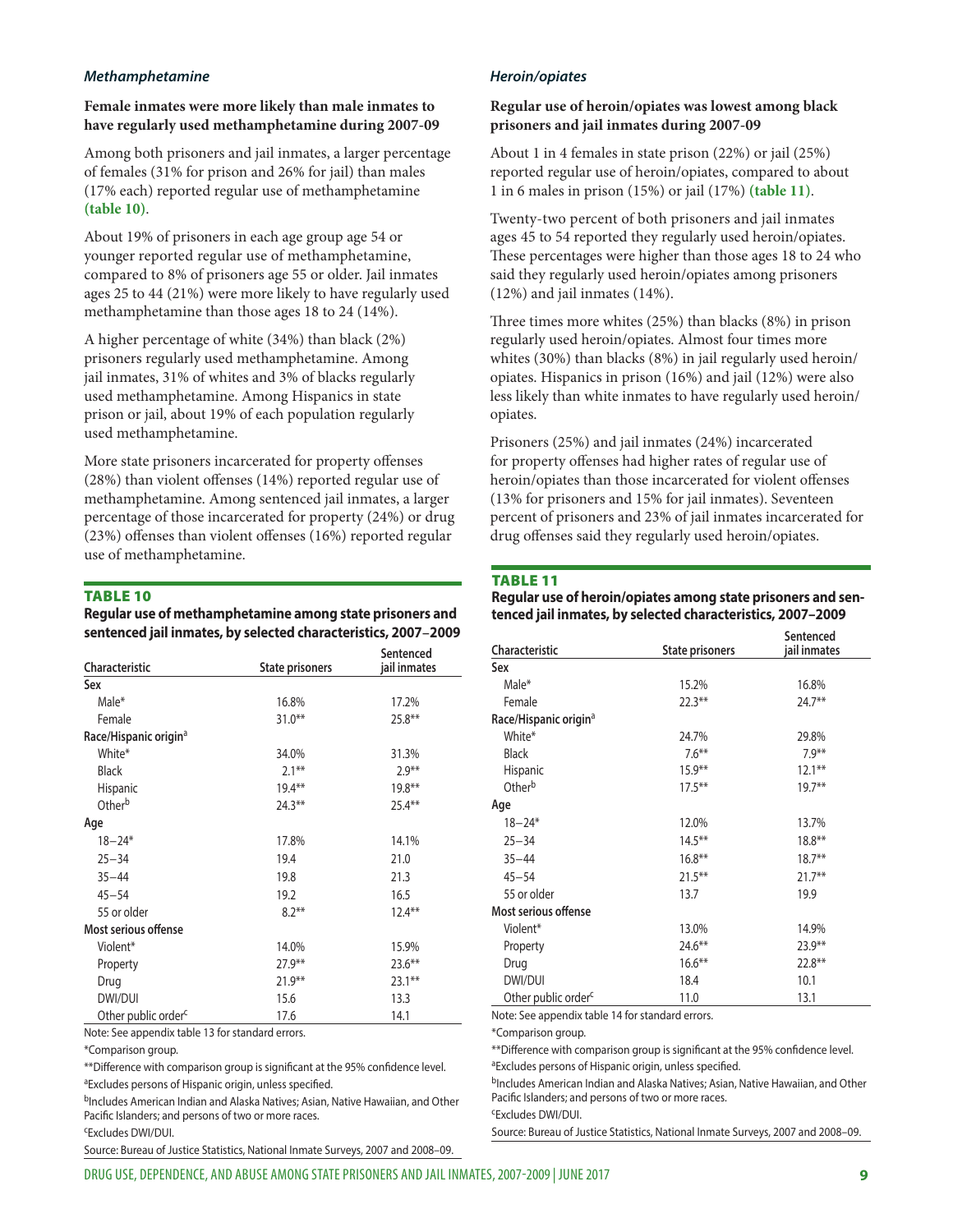#### **Estimates of lifetime and regular use of drugs among adults in the general population**

### *Little to no change occurred in the percentage of adults in the general population who had ever used or regularly used drugs between 2002-04 and 2007-09*

During the 3-year aggregate period from 2002 to 2004, about half (48%) of adults in the general population said they had ever used drugs **(figure 4)**. Nearly the same percentage of adults (49%) in the general population reported ever using any drug during 2007-09. Among adults in the general population who had ever used drugs, there was little to no difference by drug type between reference periods. In both periods, about 44% of adults in the general population said they had ever used marijuana/ hashish, compared to 16% who ever used cocaine/ crack, 16% who ever used hallucinogens, and 15% who ever used heroin/opiates. Methamphetamine was the least

reported, with 5% of adults in the general population who said they had ever used the drug.

There was virtually no variation observed between 2002-04 and 2007-09 in the percentage of adults in the general population who reported regular use of drugs **(figure 5)**. For the adult general population, regular use was defined as use of any drug at least once in the past month prior to the interview. During 2007-09, fewer than 1 in 10 (8%) adults in the general population reported regular use of drugs.

### *Month-before drug use among prisoners was three times higher than the general population*

Drug use for the month-before reference period was defined differently for the general population and inmates. For the general population, it was the percentage who reported drug use in the month before the interview. For both prisoners and jail inmates, it was the percentage who said they used drugs in the month before their arrest.

#### Figure 4

**Drug use in adult general population who had ever used drugs, 2002–2004 and 2007–2009**

**Percent** 0  $10$ 20  $30$ 40 50 60 70 80 90 Any drug<sup>a</sup> Marijuana/hashish Cocaine/crack Heroin/opiates Depressants<sup>b</sup> Stimulants<sup>c</sup> Methamphetamine Hallucinogens<sup>d</sup> Inhalants  $-2007-2009$ 2002–2004

Note: Differences between 2002–2004 and 2007–2009 were not statistically significant at the 95% confidence level. See appendix table 15 for estimates and standard errors.

aIncludes other unspecified drugs.

bIncludes barbiturates, tranquilizers, and Quaaludes.

cIncludes amphetamines and methamphetamine.

dIncludes LSD, PCP, and ecstasy.

Source: Substance Abuse and Mental Health Services Administration, National Survey on Drug Use and Health, 2002–2004 and 2007–2009.

### **FIGURE 5**

#### **Drug use in adult general population who regularly used drugs, 2002–2004 and 2007–2009**

**Percent**



Note: Differences between 2002–2004 and 2007–2009 were not statistically significant at the 95% confidence level. See appendix table 16 for estimates and standard errors.

aIncludes other unspecified drugs.

bIncludes barbiturates, tranquilizers, and Quaaludes.

cIncludes amphetamines and methamphetamine.

dIncludes LSD, PCP, and ecstasy.

Source: Substance Abuse and Mental Health Services Administration, National Survey on Drug Use and Health, 2002–2004 and 2007–2009.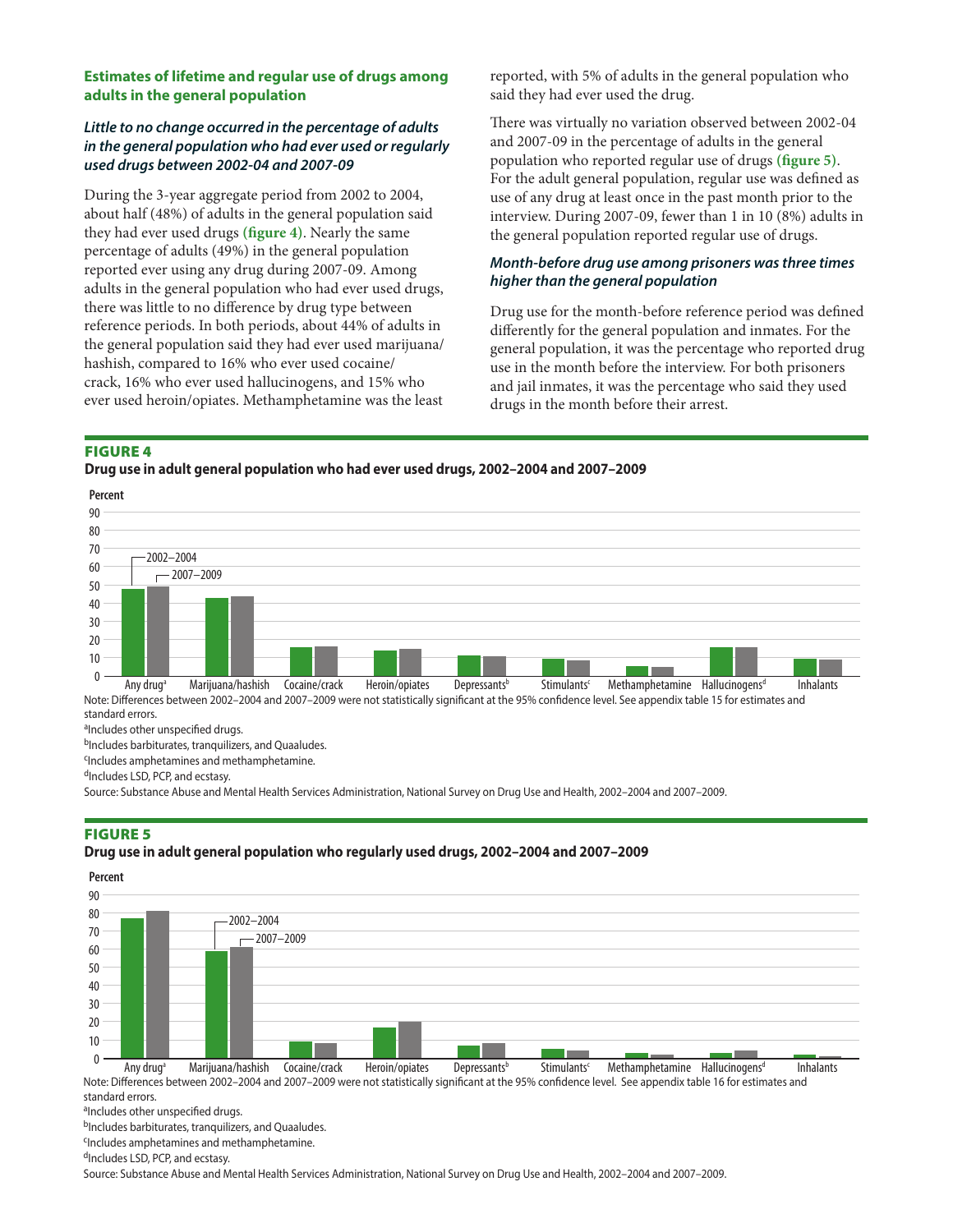During 2007-09, the percentage of prisoners (39%) who reported drug use in the month before arrest was more than three times higher than the standardized adult general population (12%) and five times higher than the unstandardized adult general population (8%) **(table 12)**. Twenty-four percent of the general population on probation or parole and 32% of those who were arrested in the past year reported drug use in the past month.

For almost every drug type, prisoners were significantly more likely than adults in the general population to have used it in the month before the arrest or interview. However, the exceptions were adults in the general population who were arrested in the past year. They were as likely as prisoners to have used marijuana/hashish (27%) and heroin/ opiates (7%) in the month before the interview.

#### *Among prisoners and adults in the general population, marijuana/hashish was reported as the most used drug in the month before the arrest or interview*

State prisoners (28%) and adults in the general population (10%) reported more past month use of marijuana/hashish than any other drug. However, prisoners reported cocaine/ crack (15%) as the second most used drug in the month before. Adults in the general population reported heroin/ opiates (2%) as the second most reported drug used in the month before.

The use of stimulants in the month before was higher among prisoners (10%) than adults in the general population (0.4%) and those with no past year criminal justice involvement (0.4%). Stimulant use was also higher among prisoners than among adults in the general population on probation or parole (2%) and those who had been arrested (2%).

#### **TABLE 12**

**Drug use among state prisoners and general population groups in the month before based on criminal justice system involvement in the past year, by drug type, 2007–2009**

|                          |                  | Adults in the general population |                         |                          |                                  |                         |
|--------------------------|------------------|----------------------------------|-------------------------|--------------------------|----------------------------------|-------------------------|
|                          |                  | Total                            | Percent of standardized |                          |                                  |                         |
| Type of drug             | State prisoners* | (nonstandardized)                | Total                   | Noncriminal <sup>a</sup> | Under supervision <sup>b,c</sup> | Arrested <sup>c,d</sup> |
| Any drug <sup>e</sup>    | 39.3%            | $8.1\%$ **                       | 12.2%**                 | $10.5\%$ **              | 23.9%**                          | 31.7%**                 |
| Marijuana/hashish        | 27.5             | $6.1***$                         | $9.8**$                 | $8.4**$                  | $18.4***$                        | 26.0                    |
| Cocaine/crack            | 14.7             | $0.8***$                         | $1.4***$                | $1.1***$                 | $4.1***$                         | $4.6***$                |
| Heroin/opiates           | 7.4              | $2.0**$                          | $2.4***$                | $2.0***$                 | $5.6***$                         | 6.9                     |
| Depressants <sup>t</sup> | 7.6              | $0.8***$                         | $0.8**$                 | $0.7**$                  | $3.0**$                          | $3.4***$                |
| Stimulants <sup>9</sup>  | 10.1             | $0.4**$                          | $0.4**$                 | $0.4***$                 | $1.8***$                         | $2.1***$                |
| Methamphetamine          | 8.2              | $0.2**$                          | $0.2***$                | $0.1***$                 | $1.1***$                         | $1.3***$                |
| Hallucinogensh           | 6.3              | $0.4**$                          | $0.7**$                 | $0.5***$                 | $1.9**$                          | $2.4***$                |
| Inhalants                | 1.1              | $0.1***$                         | $0.2**$                 | $0.2**$                  | $0.3***$                         | $0.4***$                |

Note: Detail sums to more than total because persons may have used more than one type drug. NIS estimates based on drug use in the month before arrest. General population estimates based on drug use in the past month. General population estimates standardized to the state prisoner population based on sex, race, Hispanic origin, and age. See appendix table 17 for standard errors.

\*Comparison group.

\*\*Difference with the comparison group is significant at the 95% confidence level.

aIncludes respondents from the 2007, 2008, and 2009 NSDUH who indicated they had not been arrested or on probation or parole in the past 12 months.

<sup>b</sup>Includes respondents from the 2007, 2008, and 2009 NSDUH who indicated they had been on probation or parole in the past 12 months.

cA small percentage of respondents said they had been on probation or parole and had been arrested in the past 12 months. See *Methodology*.

 $d$ Includes respondents from the 2007, 2008, and 2009 NSDUH who indicated they had been arrested in the past 12 months.

eIncludes other unspecified drugs.

<sup>f</sup>Includes barbiturates, tranquilizers, and Quaaludes.

gIncludes amphetamines and methamphetamine.

hIncludes LSD, PCP, and ecstasy.

Source: Bureau of Justice Statistics, National Inmate Surveys (NIS), 2007 and 2008–09; and Substance Abuse and Mental Health Services Administration, National Survey on Drug Use and Health (NSDUH), 2007–2009.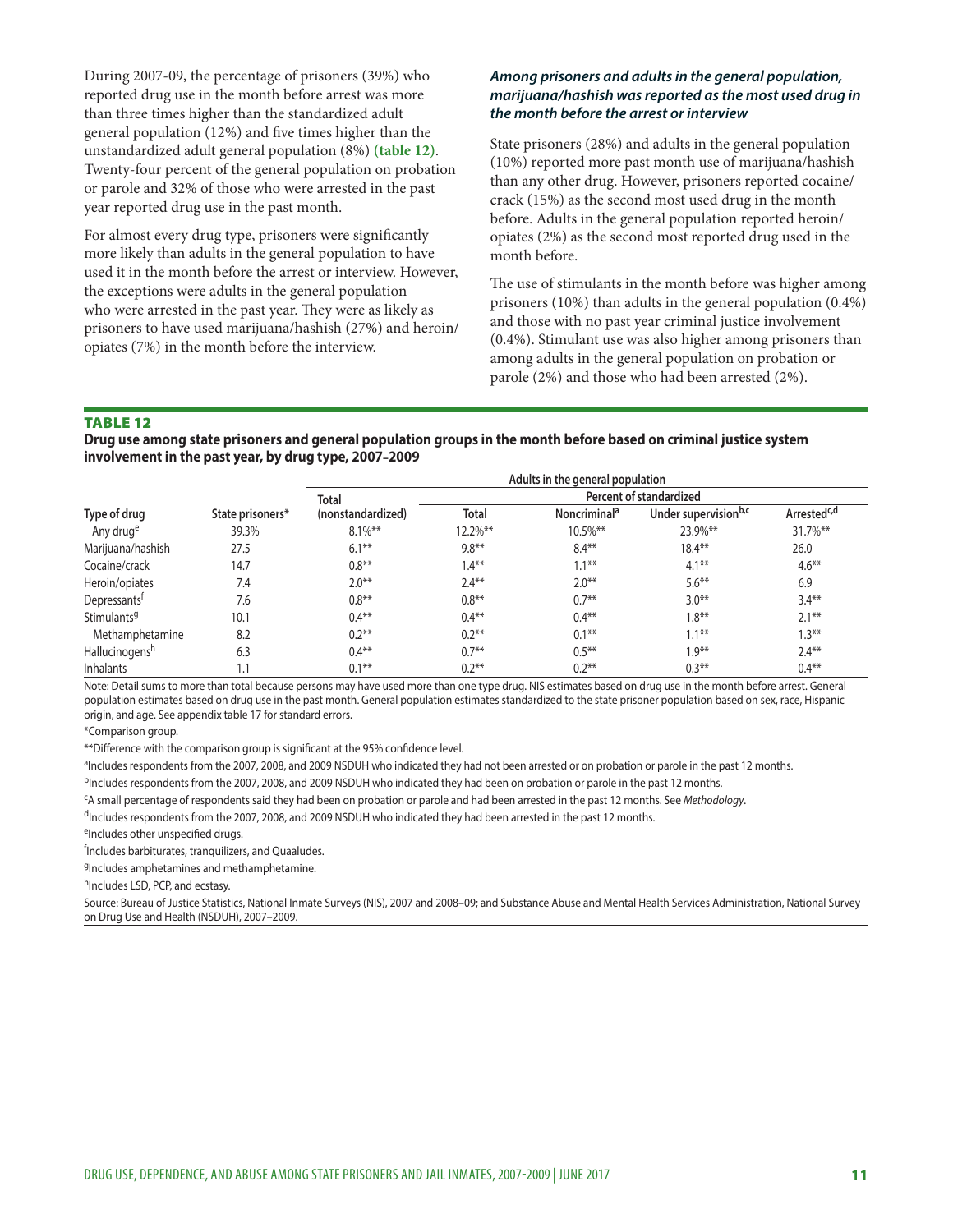#### *Sentenced jail inmates were more likely than the general population to have used drugs in the prior month*

During 2007-09, more than half (55%) of sentenced jail inmates used drugs in the month before the arrest **(table 13)**. This compares to 12% of adults in the standardized general population with no criminal justice involvement, 14% of adults in the standardized general population, 27% of those on probation or parole, and 35% of those who had been arrested in the past year.

Across all drug types, sentenced jail inmates were more likely than adults in the general population to have used the drug in the month prior to their interview. This pattern also held for each subgroup of adults in the general population by criminal justice involvement.

Compared to the standardized total general population, sentenced jail inmates were more likely to have reported past month stimulant use (12% for jail inmates and 1% for the general population), to have used cocaine/crack (21% and 1%), and to have used depressants (12% and 1%).

#### Table 13

**Drug use among sentenced jail inmates and general population groups in the month before based on criminal justice system involvement in the past year, by drug type, 2007–2009**

|                          |               | Adults in the general population |                         |                          |                                  |                         |  |  |
|--------------------------|---------------|----------------------------------|-------------------------|--------------------------|----------------------------------|-------------------------|--|--|
| Type of drug             | Sentenced     | Total                            | Percent of standardized |                          |                                  |                         |  |  |
|                          | jail inmates* | (nonstandardized)                | Total                   | Noncriminal <sup>a</sup> | Under supervision <sup>b,c</sup> | Arrested <sup>c,d</sup> |  |  |
| Any druge                | 54.5%         | $8.1\%$ **                       | 14.3%**                 | 12.4%**                  | 27.2%**                          | 34.6%**                 |  |  |
| Marijuana/hashish        | 38.7          | $6.1***$                         | $11.8***$               | $10.2***$                | $21.6***$                        | $28.6***$               |  |  |
| Cocaine/crack            | 21.1          | $0.8***$                         | $1.4***$                | $1.1***$                 | $4.2**$                          | $4.6***$                |  |  |
| Heroin/opiates           | 12.0          | $2.0***$                         | $2.8***$                | $2.4***$                 | $6.6***$                         | $7.7**$                 |  |  |
| Depressants <sup>t</sup> | 12.0          | $0.8**$                          | $1.0***$                | $0.8***$                 | $3.1***$                         | $3.6***$                |  |  |
| Stimulants <sup>g</sup>  | 12.3          | $0.4**$                          | $0.6***$                | $0.4**$                  | $2.1***$                         | $2.3***$                |  |  |
| Methamphetamine          | 9.8           | $0.2**$                          | $0.2**$                 | $0.2***$                 | $1.2***$                         | $1.3***$                |  |  |
| Hallucinogensh           | 9.1           | $0.4**$                          | $0.9**$                 | $0.7**$                  | $2.4***$                         | $3.0**$                 |  |  |
| <b>Inhalants</b>         |               | $0.1***$                         | $0.2**$                 | $0.2**$                  | $0.4***$                         | $0.5***$                |  |  |

Note: Detail sums to more than total because persons may have used more than one type drug. NIS estimates based on drug use in the month before arrest. General population estimates based on drug use in the past month. General population estimates standardized to the state prisoner population based on sex, race, Hispanic origin, and age. See appendix table 18 for standard errors.

\*Comparison group.

\*\*Difference with the comparison group is significant at the 95% confidence level.

aIncludes respondents from the 2007, 2008, and 2009 NSDUH who indicated they had not been arrested or on probation or parole in the past 12 months. bIncludes respondents from the 2007, 2008, and 2009 NSDUH who indicated they had been on probation or parole in the past 12 months.

cA small percentage of respondents said they had been on probation or parole and had been arrested in the past 12 months. See *Methodology*.

<sup>d</sup>Includes respondents from the 2007, 2008, and 2009 NSDUH who indicated they had been arrested in the past 12 months.

eIncludes other unspecified drugs.

f Includes barbiturates, tranquilizers, and Quaaludes.

gIncludes amphetamines and methamphetamine.

hIncludes LSD, PCP, and ecstasy.

Source: Bureau of Justice Statistics, National Inmate Surveys (NIS), 2007 and 2008–09; and Substance Abuse and Mental Health Services Administration, National Survey on Drug Use and Health (NSDUH), 2007–2009.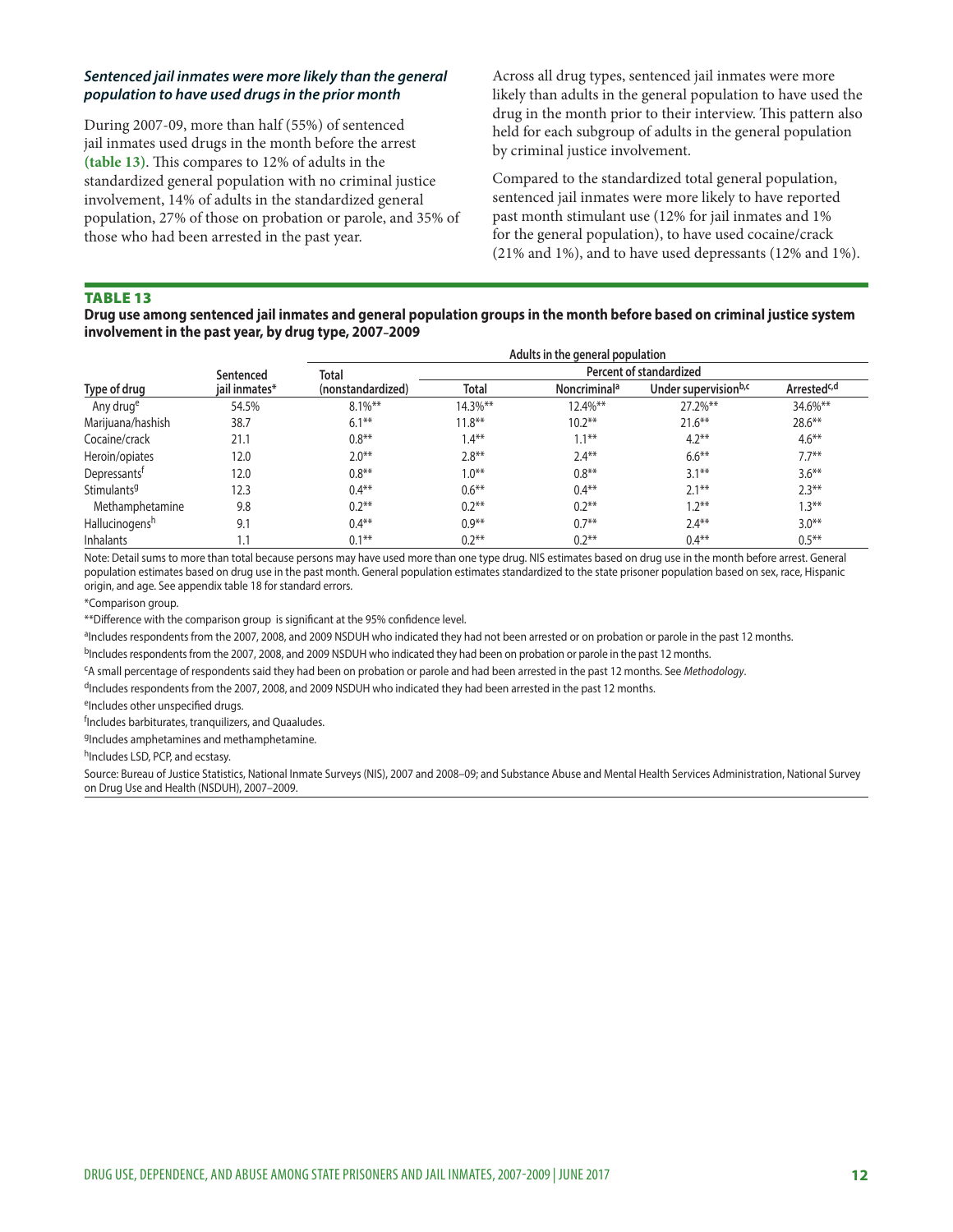#### **Participation in drug treatment programs**

#### *Fewer than 3 in 10 inmates who met the criteria for drug dependence or abuse received drug treatment or participated in a program*

Among inmates who met the DSM-IV criteria for drug dependence or abuse, 26% of prisoners and 19% of jail inmates said they received drug treatment or participated in a program since arrival to the current facility **(table 14)**. However, inmates may have participated in or received more than one type of treatment program. Sixteen percent of those in prison said they participated in a self-help group or peer counseling, 14% were in a drug education program, 8% were placed in a residential facility or unit, and 5% received drug-related counseling by a professional. In comparison, about 10% of sentenced jail inmates who met the DSM-IV criteria participated in a self-help group or peer counseling, 8% were in a drug education program, 7% were placed in a residential facility or unit, and 5% received drug-related counseling by a professional.

### *Prisoner and jail inmate participation in a drug treatment program differed by time since arrival to the current facility*

Prisoner and jail inmate participation in a drug treatment program was assessed by time spent in the current facility since arrival and expected time left until release. Among prisoners who met the criteria for dependence or abuse and had been in the current facility for 6 months or less, 19% received or participated in a drug treatment program during 2007-09 **(table 15).** Of those prisoners who met the criteria for dependence or abuse and had 12 months or less before release, 29% said they had participated in a drug treatment program.

Among sentenced jail inmates who met the criteria for dependence or abuse and had been in the current facility for 6 months or less, 17% participated in a drug treatment program. Twenty-one percent of jail inmates who met the criteria and had 12 months or less until release participated in a drug treatment program.

#### **TABLE 14**

**Participation in drug treatment programs since arrival to current facility among state prisoners and sentenced jail inmates who met drug dependence or abuse criteria, 2007–2009**

| Type of drug treatment program  | <b>State prisoners</b> | Sentenced<br>jail inmates |
|---------------------------------|------------------------|---------------------------|
| Any drug treatment program      | 25.9%                  | 19.4%                     |
| <b>Treatment</b>                | 13.2%                  | 11.9%                     |
| Residential facility or unit    | 8.5                    | 6.8                       |
| Counseling by a professional    | 5.5                    | 5.2                       |
| Detoxification unit             | 1.0                    | 1.1                       |
| Maintenance drug                | 0.4                    | 0.6                       |
| Other programs                  | 22.5%                  | 14.3%                     |
| Self-help group/peer counseling | 16.1                   | 9.7                       |
| Education program               | 14.2                   | 7.8                       |

Note: See *Methodology* for definition of drug dependence and abuse based on the *Diagnostic and Statistical Manual of Mental Disorders*, Fourth Edition. See appendix table 19 for standard errors.

Source: Bureau of Justice Statistics, National Inmate Surveys, 2007 and 2008–09.

#### Table 15

**Participation in drug treatment programs since arrival to current facility among state prisoners and sentenced jail inmates who met drug dependence or abuse criteria, by time since arrival and time until release, 2007–2009**

| Time served and time until release | State prisoners | Sentenced<br>jail inmates |
|------------------------------------|-----------------|---------------------------|
| Time since arrival                 |                 |                           |
| 6 months or less*                  | 19.0%           | 17.2%                     |
| More than 6 months                 | $30.1**$        | $28.5***$                 |
| Time until release                 |                 |                           |
| 12 months or less*                 | 28.6%           | 21.2%                     |
| More than 12 months                | 24.8            | 19.6                      |

Note: See *Methodology* for definition of drug dependence and abuse based on the *Diagnostic and Statistical Manual of Mental Disorders*, Fourth Edition. See appendix table 20 for standard errors.

\*Comparison group.

\*\*Difference with comparison group is significant at the 95% confidence level. Source: Bureau of Justice Statistics, National Inmate Surveys, 2007 and 2008–09.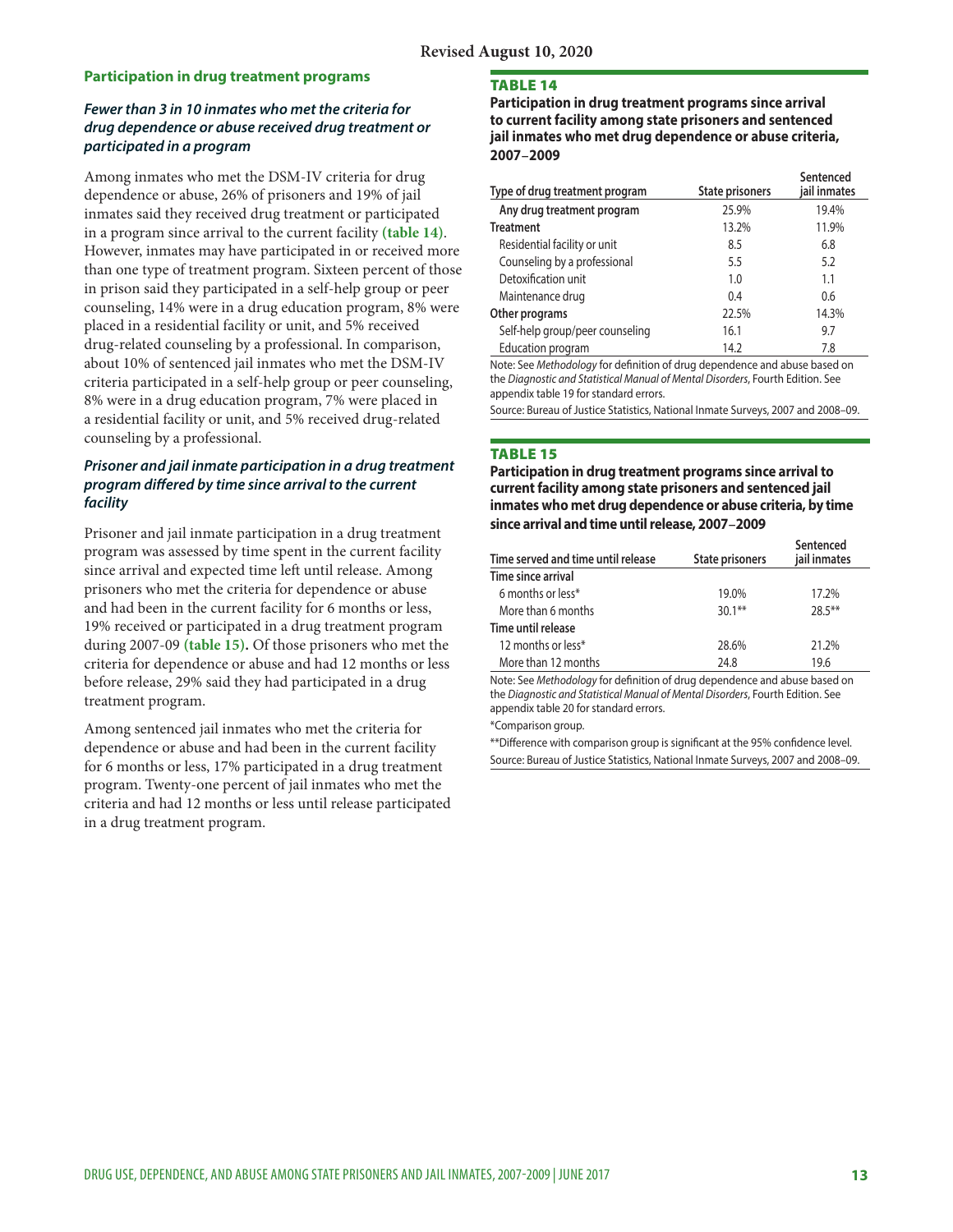#### *More inmates who met the criteria for dependence or abuse participated in a drug treatment program than adults in the general population*

An estimated 11% of adults in the general population who met the DSM-IV criteria for drug dependence or abuse received or participated in a drug treatment program in the past 12 months prior to the interview **(table 16)**. (See *Methodology.*) Among adults in the general population who met the criteria for dependence or abuse, criminal justice involvement increased the likelihood of past year participation in a drug treatment program. When standardized to match the prison population by sex, race, Hispanic origin, and age, about 8% of adults in the general population who met the criteria for dependence or abuse and had no past year criminal justice involvement received or participated in a drug treatment program in the past year. In comparison, 35% of the probation or parole population and 30% of those arrested in the past year were in a drug treatment program.

Adults in the general population who met the criteria for dependence or abuse and who participated in a drug treatment program in the past year reported more often that it was a self-help group compared to other treatment program type. When standardized to match the prison population by sex, race, Hispanic origin, and age, 30% of those on probation or parole, 23% of those who were arrested, 10% of adults in the total general population, and 5% of noncriminally justice-involved adults in the past year reported they had attended a self-help group. Of those adults who met the criteria for dependence or abuse and participated in a drug treatment program in the past year, 5% of those on probation or parole and 4% of those who were arrested reported that the location of this drug treatment program was in a prison or jail.

#### Table 16

**Drug treatment program participation in the past year among the general population who met drug dependence or abuse criteria, by location and involvement in criminal justice system, 2007–2009**

|                                    | Total             | Percent of standardized |                          |                                  |                         |  |
|------------------------------------|-------------------|-------------------------|--------------------------|----------------------------------|-------------------------|--|
| Drug treatment program location    | (nonstandardized) | <b>Total</b>            | Noncriminal <sup>a</sup> | Under supervision <sup>b,c</sup> | Arrested <sup>c,d</sup> |  |
| Any location                       | 11.4%             | 13.7%                   | 7.8%                     | 34.9%                            | 29.7%                   |  |
| Hospital, inpatient                | 4.2               | 5.2                     | 2.8                      | 12.1                             | 9.5                     |  |
| Rehab facility, inpatient          | 5.4               | 7.3                     | 4.7                      | 16.1                             | 10.6                    |  |
| Rehab facility, outpatient         | 6.8               | 8.4                     | 4.6                      | 22.2                             | 16.0                    |  |
| Mental health facility, outpatient | 4.2               | 4.4                     | 2.6                      | 8.7                              | 7.5                     |  |
| Emergency room                     | 2.2               | 2.5                     | 1.8                      | 4.9                              | 4.1                     |  |
| Private doctor's office            | 3.0               | 3.5                     |                          | 7.5                              | 7.8                     |  |
| Self-help group                    | 7.8               | 10.0                    | 5.1                      | 30.2                             | 23.0                    |  |
| Prison or jail                     |                   | 1.8                     | 0.1                      | 5.4                              | 4.0                     |  |

Note: Persons may have received or participated in more than one drug treatment program. General population estimates have been standardized to the prisoner population based on sex, race, Hispanic origin, and age. See *Methodology* for definition of drug dependence and abuse based on the *Diagnostic and Statistical Manual of Mental Disorders*, Fourth Edition. See appendix table 21 for standard errors.

<sup>a</sup>Includes respondents from the 2007, 2008, and 2009 NSDUH who indicated they had not been arrested or on probation or parole in the past 12 months.

bIncludes respondents from the 2007, 2008, and 2009 NSDUH who indicated they had been on probation or parole in the past 12 months.

cA small percentage of respondents said they had been on probation or parole and had been arrested in the past 12 months. See *Methodology*.

<sup>d</sup>Includes respondents from the 2007, 2008, and 2009 NSDUH who indicated they had been arrested in the past 12 months.

Source: Bureau of Justice Statistics, National Inmate Surveys, 2007 and 2008–09; and Substance Abuse and Mental Health Services Administration, National Survey on Drug Use and Health (NSDUH), 2007–2009.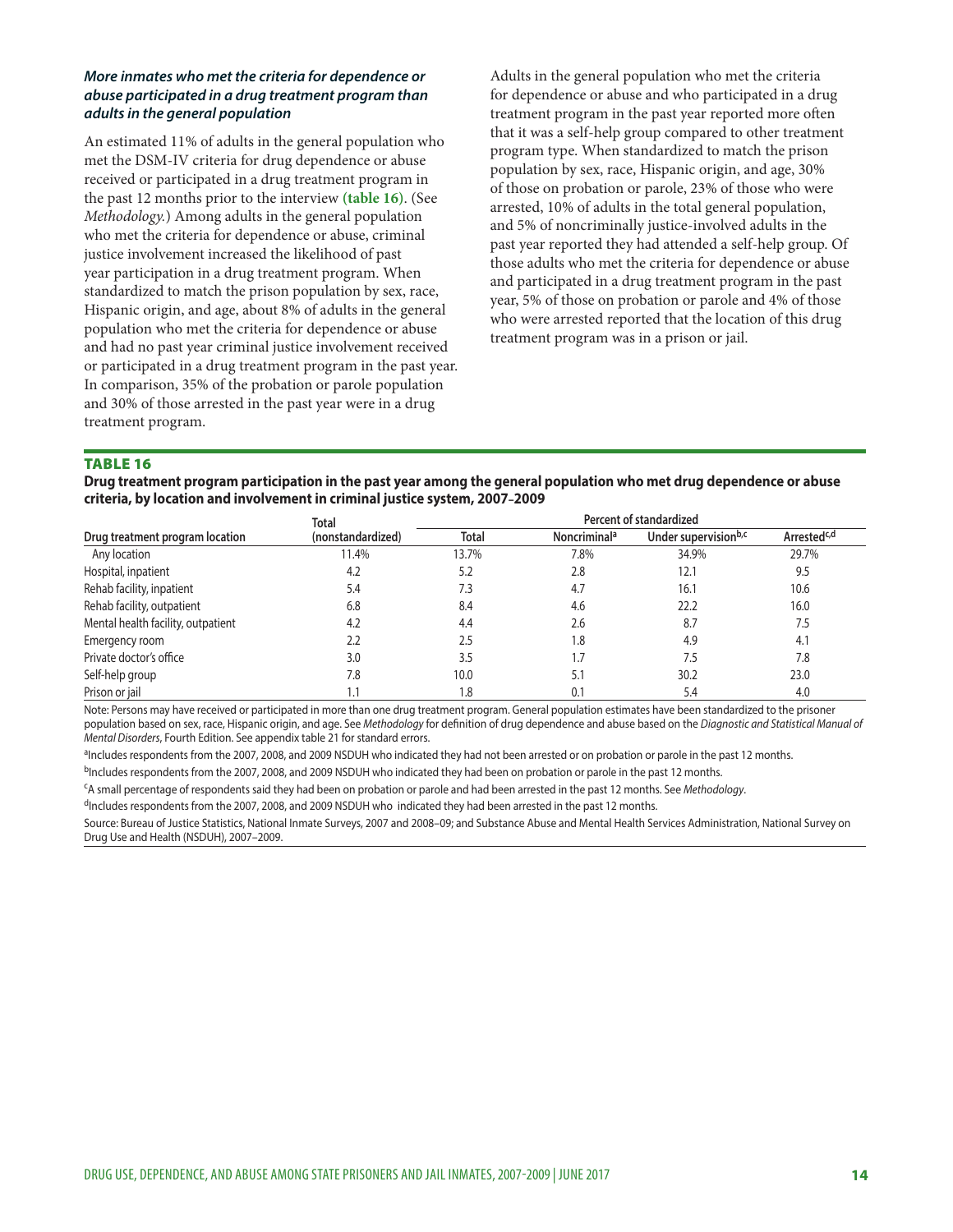# **Methodology**

#### **National Inmate Surveys, 2007 and 2008-09**

Estimates produced for this report are based on survey responses from the National Inmate Survey, 2007 (NIS-1) and the National Inmate Survey, 2008-09 (NIS-2). The NIS-1 was conducted in 127 state prisons, 14 federal prisons, and 282 local jails between April and December 2007. The NIS-2 was conducted in 148 state prisons, 19 federal prisons, 286 local jails, and 10 special facilities (military, Indian country, and Immigration and Customs Enforcement (ICE)) between October 2008 and December 2009. RTI International, under a cooperative agreement with the Bureau of Justice Statistics (BJS), collected the data for both collections.

The NIS-1 and NIS-2 administered two questionnaires to inmates: (1) a survey about sexual victimization while incarcerated and (2) a survey about prior drug and alcohol use, drug dependence and abuse symptoms, and treatment for drug dependence or abuse. Inmates were randomly assigned to receive one of the two questionnaires, so that at the time of the interview, the content of the survey remained unknown to facility staff and the interviewers.

A total of 71,571 inmates participated in NIS-1 and 81,566 inmates participated in NIS-2 receiving either the sexual victimization survey or the randomly assigned companion survey. In NIS-1, the surveys were administered to 22,943 inmates in state prisons, 3,214 federal prisons, and 45,414 inmates in jails. In NIS-2, the surveys were administered to 28,749 state prisoners, 3,280 federal prisoners, 48,066 inmates in jails, and 1,471 inmates in special facilities.

The interviews, which averaged 30 minutes, used computer-assisted personal interviewing (CAPI) and audio computer-assisted self-interviewing (ACASI) data collection methods. In both surveys, interviewers conducted a personal interview using CAPI to obtain background information and date of administration. For the remainder of the interview, inmates interacted with a computer administered questionnaire using a touchscreen and synchronized audio instructions delivered via headphones. Respondents completed the ACASI portion of the interview in private, with the interviewer either leaving the room or moving away from the computer. ACASI administration helped to elicit more candid responses on sensitive subjects and behaviors, eliminated literacy issues, and protected respondents' privacy. While underreporting of behaviors may exist, the relative extent is unknown.

A shorter paper questionnaire (PAPI) was made available for inmates who were unable to come to the private interviewing room or interact with the computer. The paper form was completed by 530 NIS-1 and 496 NIS-2 prisoners (or 2.0% for NIS-1 and 1.5% for NIS-2 prisoner interviews)

and 233 NIS-1 and 226 NIS-2 jail inmates (0.5% of all jail inmate interviews in both NIS-1 and NIS-2). Inmates who completed the PAPI were not asked about their prior drug and alcohol use or treatment for drug abuse.

Additional information on the methodology for sample selection of facilities and inmates can be found in *Sexual Victimization in Local Jails Reported by Inmates, 2007* (NCJ 221946, BJS web, June 2008), *Sexual Victimization in State and Federal Prisons Reported by Inmates, 2007* (NCJ 219414, BJS web, December 2007), and *Sexual Victimization in Prisons and Jails Reported by Inmates, 2008-09* (NCJ 231169, BJS web, August 2010).

In this report, the analysis of past drug use, drug dependence and abuse symptoms, and treatment was restricted to adult state prisoners or jail inmates. Inmates in federal prisons, military, Indian country, or ICE facilities were excluded from this report.

#### **Measurement of prior drug use and drug abuse treatment**

Prior drug use, drug dependence and abuse symptoms, and treatment modules were administered to participating inmates in the NIS-1 and NIS-2 for one of two reasons:

- 1. To ensure the survey length was similar for all participating prisoners and jail inmates regardless of whether they had experienced a victimization.
- 2. As part of the alternative survey, the drug use questions consisted of an initial screener asking about each type of drug a prisoner or jail inmate may have used in their lifetime prior to incarceration. For each drug that an inmate had used, follow-up questions were asked about the frequency of use and periods in which the inmate used the drug (e.g., month prior to the offense, at the time of the offense).

Questions on past drug use consisted of an initial screener asking about eight types of drugs a prisoner or jail inmate may have ever used in their lifetime: marijuana/hashish, cocaine/crack, heroin/opiates, depressants, stimulants, methamphetamine, hallucinogens, and inhalants. For each drug that an inmate said they had ever used, follow-up questions were asked about the frequency in which each drug was used and periods in which the inmate used the drug (e.g., month prior to the offense or at the time of the offense).

Prisoners and jail inmates who met the drug dependence or abuse criteria were asked if they had attended any kind of drug treatment program since admission to the current facility. Drug treatment programs were defined as (1) spending time in a special facility or unit, (2) counseling with a trained professional while not living in a special facility or unit, (3) spending up to 72 hours in a detoxification unit to dry out, (4) receiving a maintenance drug to cut the high or to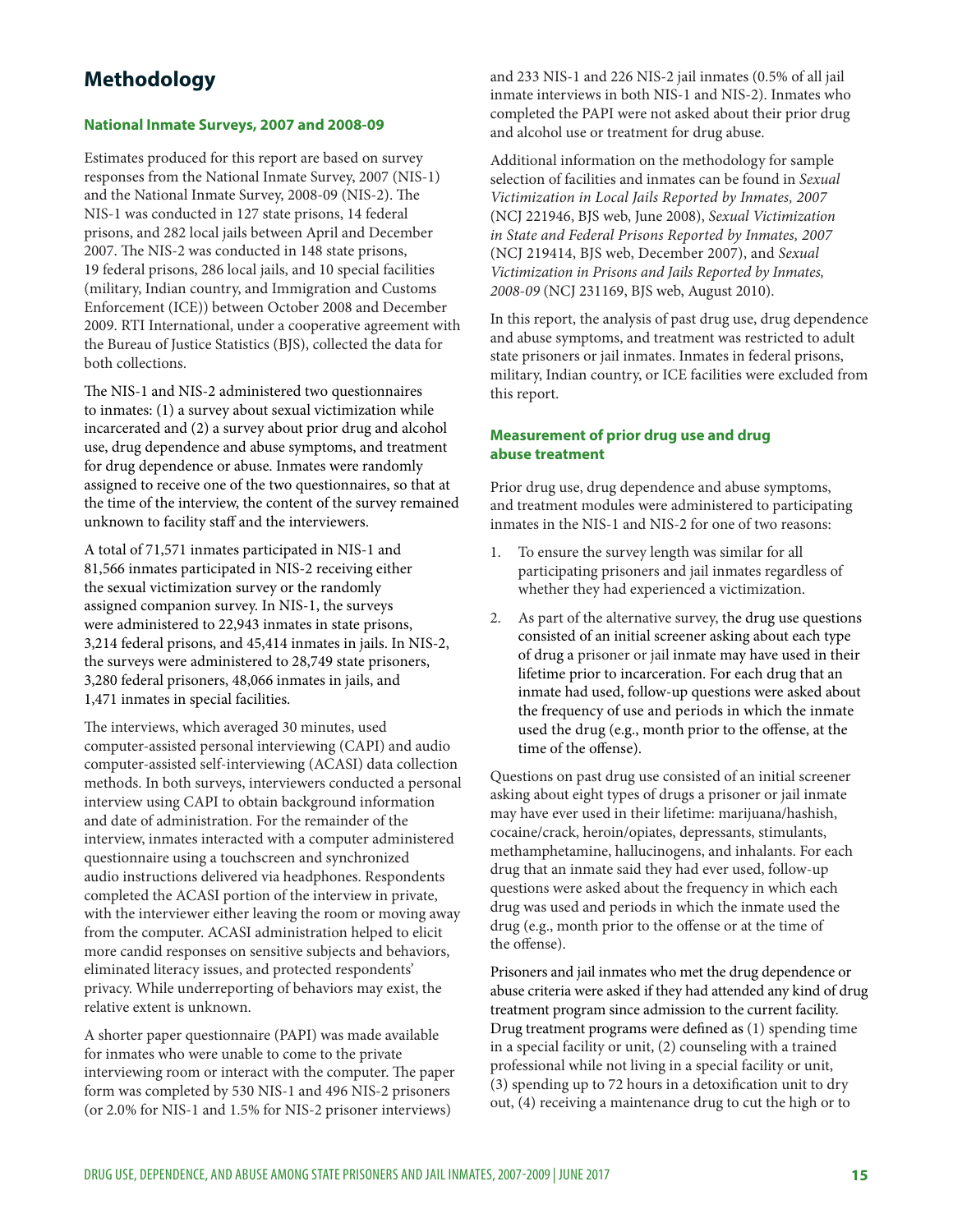make you sick (e.g., methadone), (5) self-help or peer group counseling (e.g., Narcotics Anonymous), or (6) an education or awareness program that explained the problems with drug use.

Among prisoners and jail inmates who received the sexual victimization survey (90% of inmates surveyed in NIS-1 and 95% of inmates surveyed in NIS-2), inmates received the prior drug use, dependence and abuse symptoms, and treatment components only if they completed the sexual victimization modules in less than 30 minutes. Based on this criterion, 38,008 state prisoners received the past drug use and drug abuse treatment modules (80% of sexual victimization survey prison respondents). Among jail respondents, 73,396 inmates received the past drug use and drug abuse treatment modules (86% of jail sexual victimization survey respondents).

A total of 3,432 state prisoners and 6,577 jail inmates were randomized to the alternative survey. This constituted 10% of NIS-1 respondents and 5% of NIS-2 respondents. These prisoners and jail inmates received the full set of past drug use, dependence and abuse symptoms, and treatment modules.

#### **Measurement of drug dependence and abuse**

To determine if a prisoner or jail inmate met the criteria for drug dependence or abuse, a series of questions was modeled after the DSM-IV criteria and included on the NIS surveys. The following NIS questions were used to assess drug dependence with the corresponding DSM-IV criteria category in parentheses. A positive response to three or more of the items indicated that a prisoner or jail inmate likely met the DSM-IV criteria for dependence.

During the year before you were admitted to the current facility—

- 1. Did your usual amount of drugs have less effect on you than it once did or did you have to use more to get the effect you wanted? (tolerance)
- 2. Did you experience some of the bad after-effects of using drugs after cutting down or stopping your drug use—like shaking, feeling nervous or anxious, sick to your stomach, restless, sweating, or having trouble sleeping or fits or seizures, or see, feel, or hear things that weren't really there? (withdrawal-a)
- 3. Did you ever keep using drugs to get over any of the bad after-effects of a drug or to keep from having bad after-effects? (withdrawal-b)
- 4. Did you often use a drug in larger amounts or for longer periods than you meant to? (compulsive use)
- 5. Did you more than once want to cut down on your drug use or try to cut down on your drug use but found you couldn't do it? (impaired control)
- 6. Did you spend a lot of time getting drugs, using them, or getting over the bad after-effects? (time spent)
- 7. Did you give up activities that you were interested in or that were important to you in favor of using drugs like—work, school, hobbies, or associating with family and friends? (neglect of activities)
- 8. Did you continue to use drugs even though it was causing emotional or psychological problems? (continued use despite problems-a)
- 9. Did you continue to use drugs even though it was causing physical health or medical problems? (continued use despite problems-b)

For each symptom, the percentage of prisoners reporting they experienced symptoms ranged from 31% (withdrawal) to 40% (continued use despite problems) **(table 17)**. Approximately 45% of prisoners had no dependence symptoms, 8% had one, and 47% had two or more. For jail inmates, the percentage who experienced symptoms ranged from 37% (withdrawal, time spent obtaining and using, and neglect of activities) to 46% (continued use despite problems). Thirty-nine percent of jail inmates had no dependence symptoms, 8% had one, and 53% had two or more.

#### Table 17

**State prisoners and sentenced jail inmates who answered affirmatively to dependence symptoms, by symptom type and number of symptoms, 2007–2009**

| Symptom                        | <b>State prisoners</b> | Sentenced<br>jail inmates |
|--------------------------------|------------------------|---------------------------|
| Dependence symptoms            | 40.5%                  | 47.2%                     |
| Tolerance                      | 37.7                   | 43.6                      |
| Withdrawal                     | 30.5                   | 37.1                      |
| Compulsive use                 | 35.9                   | 41.1                      |
| Impaired control               | 36.9                   | 44.2                      |
| Time spent obtaining and using | 31.8                   | 37.1                      |
| Neglect of activities          | 31.4                   | 37.2                      |
| Continued use despite problems | 40.4                   | 46.0                      |
| Number of symptoms             |                        |                           |
| 0                              | 45.0%                  | 38.6%                     |
| 1                              | 8.3                    | 8.3                       |
| $\overline{2}$                 | 6.2                    | 5.9                       |
| 3                              | 5.9                    | 6.0                       |
| 4–5                            | 11.0                   | 11.9                      |
| $6 - 7$<br>.                   | 23.7                   | 29.2                      |

Note: See appendix table 22 for standard errors.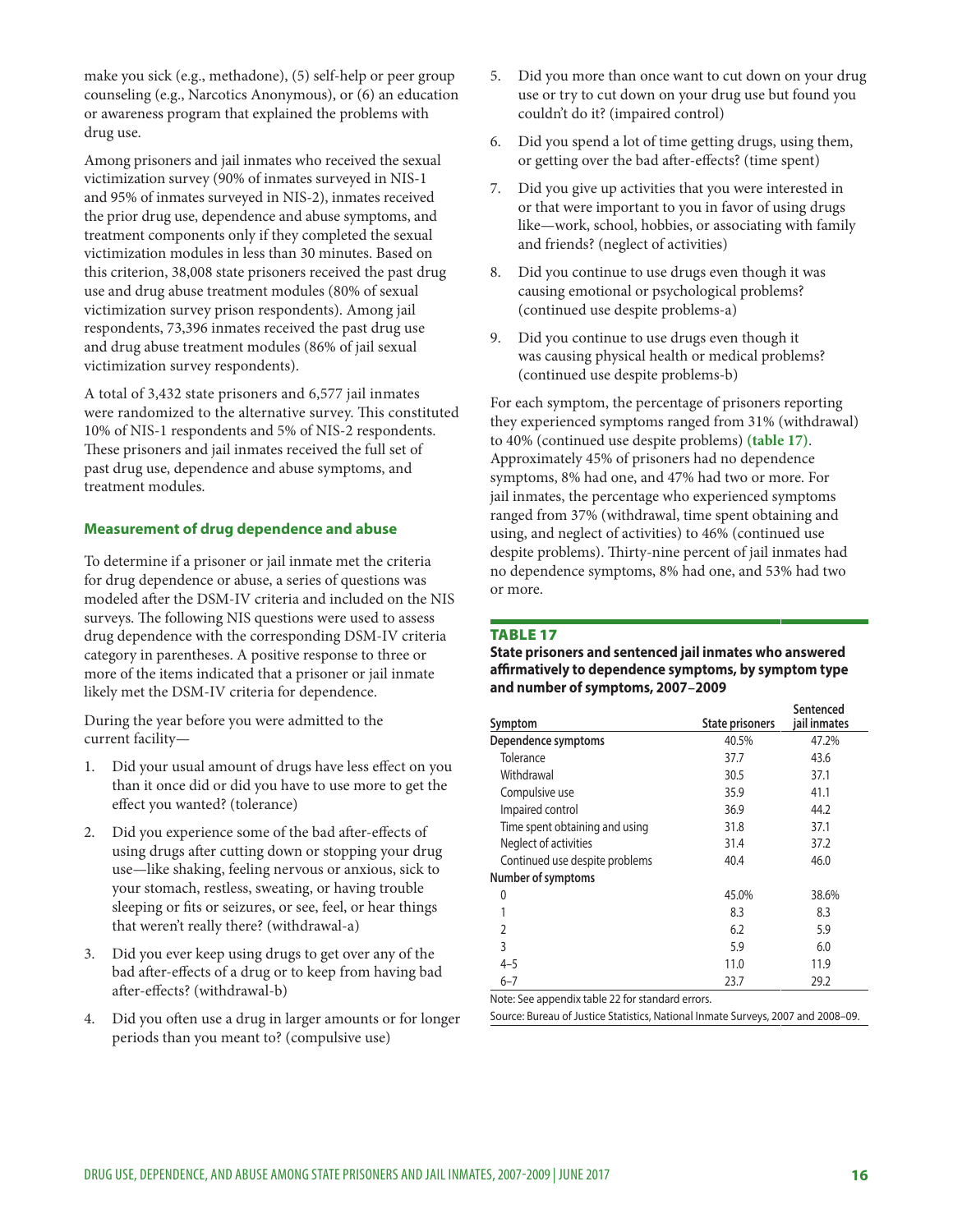The following NIS questions were used to measure if a person met the drug abuse criteria. The corresponding DSM-IV criteria category follows in parentheses. A positive response to one or more of the items, in conjunction with fewer than three positive responses to the dependence items, indicated that a prisoner or jail inmate was likely to have met the criteria for drug abuse.

During the year before you were admitted to the current this facility—

- 1. Did you lose a job because of your drug use? (failure to fulfill obligations-a)
- 2. Did you have job or school trouble because of your drug use, like missing too much work, not doing your work well, being demoted at work, or dropping out of school? (failure to fulfill obligations-b)
- 3. Did using drugs or being sick from using drugs keep you from doing work, going to school, or caring for children? (failure to fulfill obligations-c)
- Did you get into situations while using drugs or just after using drugs that increased your chances of getting hurt—like driving a car or other vehicle, swimming, using machinery, or walking in a dangerous area or around traffic? (use in hazardous situations)
- 5. Did you get arrested or held at a police station because of your drug use? (legal problems)
- 6. Did you have arguments with your spouse, boyfriend or girlfriend, family, or friends while under the influence of a drug? (social problems-a)
- 7. Did you get into a physical fight while under the influence of a drug? (social problems-b)
- 8. Did you continue to use drugs even though it was causing problems with family, friends, or work?" (social problems-c)

For each abuse symptom, the percentage of prisoners reporting they experienced symptoms ranged from 28% (legal problems) to 52% (social problems) **(table 18)**. Approximately 43% of prisoners had no abuse symptoms, 14% had one, and 43% had two or more. Among jail inmates, the percentage who met each abuse symptoms ranged from 31% (use in hazardous situations) to 56% (social problems). Thirty-eight percent had no symptoms, 14% had one, and 48% had two or more.

#### **Nonresponse bias analysis**

Bias occurs when the estimated prevalence of an outcome is different from the actual prevalence of the outcome for a given facility. One potential source of bias is nonresponse. A nonresponse bias analysis was conducted to determine if prisoners or jail inmates who did not receive the past drug use, alcohol, and drug abuse treatment modules were different from those who did.

Among the sexual victimization survey respondents, there were two potential sources for nonresponse bias. First, due to time limitations in the survey, about 20% of ACASI state prison respondents and 16% of ACASI jail respondents did not receive the drug, alcohol, and treatment modules. These respondents were more likely to have indicated a sexual victimization. While these percentages were large, it was determined to be possible to adjust for this potential bias through a post-survey weight adjustment (see section on *Weighting and nonresponse adjustments*). Second, prisoners or jail inmates who took the survey via PAPI did not receive the past drug use, dependence, or abuse symptoms, or treatment modules. The sexual assault survey PAPI respondents were found to have a higher prevalence of sexual victimization. Given that the PAPI respondents made up 1.8% of prison respondents and 0.5% of jail respondents across the combined survey years, it was determined that a weight adjustment could reduce the potential bias due to PAPI respondents not being asked the past drug use and drug abuse items.

For the alternative survey, since all respondents completed the survey via ACASI, there was no potential for bias due to the mode of the interview.

#### **TABLE 18**

**State prisoners and sentenced jail inmates who answered affirmatively to abuse symptoms, by symptom type and number of symptoms, 2007–2009**

| Symptom                        | <b>State prisoners</b> | Sentenced<br>jail inmates |
|--------------------------------|------------------------|---------------------------|
| Abuse symptoms                 | 56.8%                  | 61.9%                     |
| Failure to fulfill obligations | 33.0                   | 38.8                      |
| Use in hazardous situations    | 29.3                   | 30.7                      |
| Legal problems                 | 27.9                   | 32.1                      |
| Social problems                | 51.9                   | 56.4                      |
| Number of symptoms             |                        |                           |
| 0                              | 43.2%                  | 38.1%                     |
|                                | 13.6                   | 13.9                      |
| $\mathfrak z$                  | 14.7                   | 15.2                      |
| 3                              | 14.5                   | 17.2                      |
| 4                              | 13.9                   | 15.5                      |

Note: See appendix table 23 for standard errors.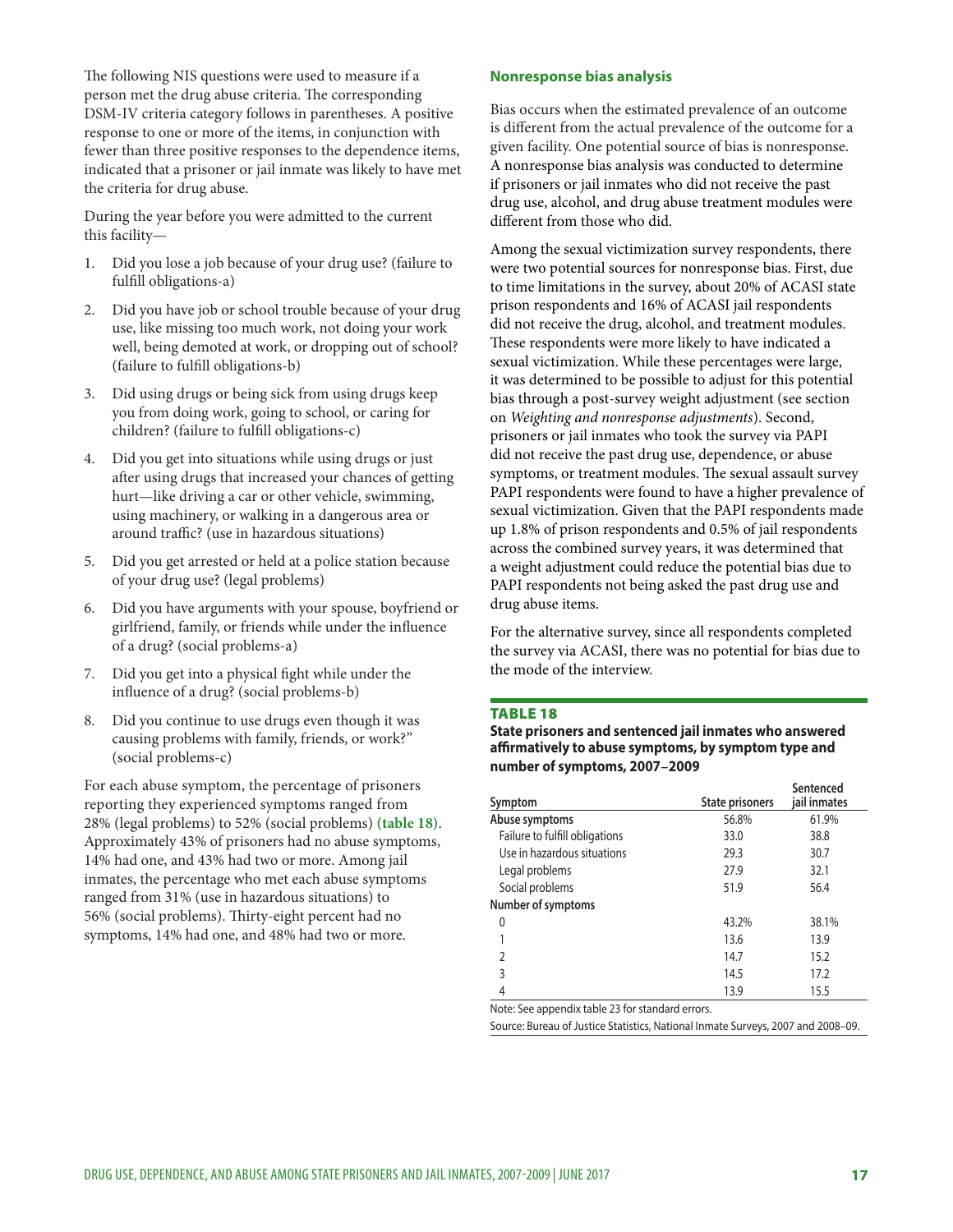#### **Weighting and nonresponse adjustments**

Responses from interviewed prisoners and jail inmates were weighted to produce national-level estimates. Each interviewed inmate was assigned an initial weight corresponding to the inverse of the probability of selection within each sampled facility. A series of adjustment factors was applied to the initial weight to minimize potential bias due to nonresponse and to provide national estimates:

- The adjustment of overall survey nonresponse is described in detail in *Sexual Victimization in Local Jails Reported by Inmates, 2007* (NCJ 221946, BJS web, June 2008), *Sexual Victimization in State and Federal Prisons Reported by Inmates, 2007* (NCJ 219414, BJS web, December 2007), and *Sexual Victimization in Prisons and Jails Reported by Inmates, 2008-09* (NCJ 231169, BJS web, August 2010).
- 2. A second weighting adjustment was conducted to account for the potential bias due to survey mode nonresponse among the sexual victimization survey respondents. Bias could result if the PAPI respondents were different from the ACASI respondents. Because PAPI respondents received only the sexual victimization survey, this adjustment was not applied to alternative survey respondents. The adjustment for mode nonresponse included a calibration of the weights so that the weight from a PAPI respondent was assigned to an ACASI respondent with similar characteristics. Since both ACASI and PAPI respondents provided demographic and criminal history information, these data were used in weight adjustment. For each inmate, these adjustments were based on a generalized exponential model developed by Folsom and Singh (2002), and applied to the sexual victimization survey respondents.<sup>5</sup>
- 3. A third adjustment corrected for module nonresponse. Sexual victimization survey respondents who did not complete the sexual victimization modules within 30 minutes and, therefore, did not receive the past drug use or drug abuse treatment modules were considered nonrespondents. Because alternative survey respondents did not have a similar time constraint, this adjustment was not applied to inmates randomized to the alternative survey.

The module nonresponse adjustment included a calibration of the weights so that the weight from a past drug use and drug abuse treatment module nonrespondent was assigned to a responding prisoner or jail inmate with similar characteristics. The adjustment used data from modules that both groups completed, including demographic, criminal history, sexual victimization, and interview debriefing characteristics. This adjustment ensured that the estimates accurately reflected the full sample, rather than only the prisoners and jail inmates who responded to the past drug use or drug abuse treatment modules. For each inmate, these adjustments were based on a generalized exponential model and applied to the sexual victimization survey respondents.

The survey mode and module nonresponse adjustments maintained the control totals designed to provide national-level estimates for the number of prisoners and jail inmates age 18 or older who were held in jails at midyear 2007 for NIS-1 and 2009 for NIS-2, or in prison at yearend in 2007 and 2009.<sup>6</sup> The totals estimated the number of prisoners and jail inmates by sex during the survey period. These totals came from BJS's Annual Survey of Jails and National Prisoner Statistics Program for local jail and state prison respondents. In 2007, the national estimates for local jails (with an average daily population of six or more inmates) were 673,005 males and 99,810 females. In 2009, the national estimates for state prisons were 1,178,916 adult males and 88,518 adult females. For jails with an average daily population of six or more inmates, estimates included 678,136 adult males and 99,096 adult females.

- 4. A fourth adjustment corrected survey weights to account for the combining of multiple survey years to allow survey totals to represent the average number of prisoners or jail inmates across the survey years included in the analytic file. The weight adjustment was produced by dividing the mode nonresponse adjusted weights by the number of survey years being combined—in this case 2 years.
- 5. A final adjustment was applied to combine data from the sexual victimization survey and the alternative survey. For this adjustment, the weight for each responding prisoner or jail inmate was multiplied by the probability of receiving the survey type received. In NIS-1 the survey nonresponse and mode nonresponse adjusted weight for the ACASI respondents were multiplied by 0.90 for the sexual victimization survey and by 0.10 for respondents to the alternative survey. In NIS-2 the survey nonresponse and mode nonresponse adjusted weight for the ACASI respondents were multiplied by 0.95 in the sexual victimization survey and 0.05 for respondents to the alternative survey.

<sup>5</sup>Folsom, Jr., R.E., and Singh, A.C. (2002). The generalized exponential model for sampling weight calibration for extreme values, nonresponse, and poststratification. *Proceedings of the American Statistical Association, Survey Research Methods Section,* pp. 598–603.

<sup>&</sup>lt;sup>6</sup>In NIS-1 the state inmate population was not benchmarked to the National Prisoner Statistics.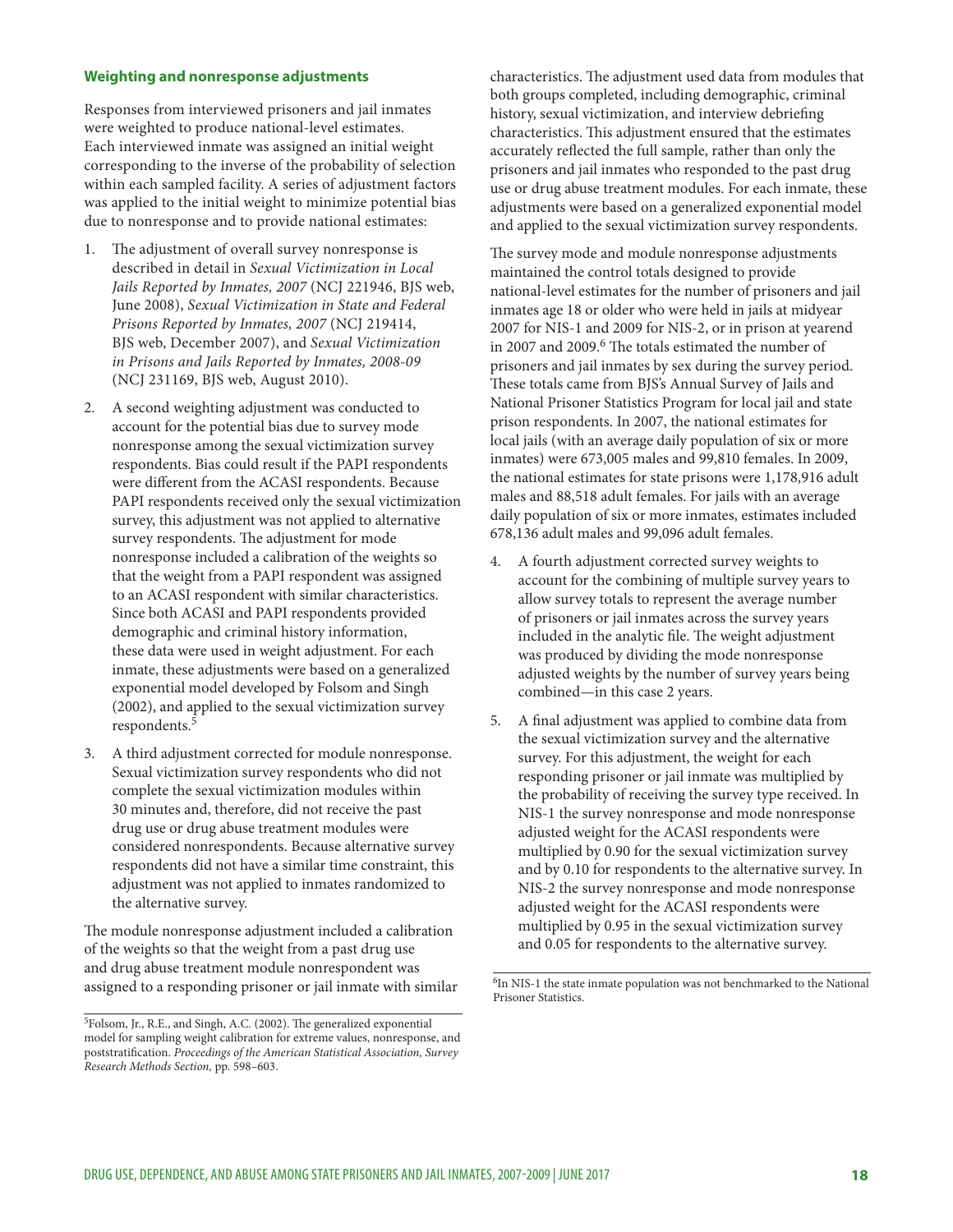#### **Standard errors and tests of significance**

As with any survey, the NIS estimates are subject to error arising from their basis on a sample rather than a complete enumeration of the population of adult inmates in prisons and jails. For past drug use, dependence and abuse symptoms, and treatment outcomes, the estimated sampling error varies by the size of the estimate, by the number of completed interviews, and by the intracluster correlation of the outcome within facilities.

A common way to express this sampling variability is to construct a 95% confidence interval around each survey estimate. Typically, multiplying the standard error by 1.96 and then adding or subtracting the result from the estimate produces the confidence interval. This interval expresses the range of values that could result among 95% of the different samples that could be drawn.

To facilitate the analysis, differences in the estimates of sexual victimization for subgroups in these tables have been tested and notated for significance at the 95% confidence level. For example, the difference in the percentage of state prisoners who reported ever using heroin/opiates during 2007-09 compared to state prisoners and jail inmates in 2004 is statistically significant at the 95% confidence level **(table 1)**. In all tables providing detailed comparisons, statistically significant differences at the 95% level of confidence or greater have been designated with two asterisks (\*\*) when comparing two different population types (e.g., persons in prison and persons in the general population).

#### **Comparing NIS estimates to prior prisoner and jail inmate surveys**

In analyzing past drug use, dependence and abuse symptoms, and treatment among jail inmates, the analysis was restricted to sentenced jail inmates. The jail population was restricted to be comparable to the Survey of Inmates in Local Jail surveys. The prior survey was restricted to sentenced jail inmates to ensure the respondent would meet the minimum time in the facility to be eligible for the survey, and also to increase the likelihood that the jail respondents would be eligible to have access to treatment services while in jail.

The NIS estimates on drug dependence and abuse and drug abuse treatment were not compared to prior inmate surveys (e.g., 2004 Survey of Inmates in State Correctional Facilities and 2002 Survey of Inmates in Local Jails) for two reasons. First, the NIS used a different data collection mode from the prior inmate surveys. The NIS used ACASI for the drug dependence and abuse criteria and drug abuse treatment modules. The prior prisoner and jail inmate surveys used CAPI for these modules. Second, prior prisoner and jail inmate surveys asked about drug use during the "past month since the inmate's current incarceration."

However, the NIS asked about drug use during the "past month since admission to the current facility." Some prisoners or jail inmates may have been in a different facility—either another prison or a local jail—during the prior month to admission to their current facility.

These mode and measurement differences may confound any differences found when comparing estimates over time. In other words, any differences between prior surveys and the NIS may be due to changes over time or due to measurement and mode differences. Therefore, it is difficult to make confident statements regarding change. Furthermore, the measurement and mode differences impact the NIS estimates in different ways. As noted, ACASI is expected to yield higher estimates than CAPI. However, the instrument wording changes in the NIS likely suppress the past month drug use estimate because inmates did not have access to drugs while in another facility. The magnitude of each of these differences is not known, which makes comparisons with past surveys that used different methodologies and question wording difficult.

#### **Drug use in the general population**

Drug use estimates in the general population come from to the NSDUH. To be most comparable to the prisoner and jail inmate population included in the NIS, the NSDUH 2007-2009 survey years were used in this analysis.

Using indicators provided in the NSDUH survey, the general population was split into three groups: (1) persons not involved in the criminal justice system during the past 12 months, (2) those on probation or parole during the past 12 months, and (3) those arrested in the past 12 months. These groups are not mutually exclusive in that a person can be both on probation or parole and arrested in the past 12 months. For 2007-09, 1% of respondents said they were on probation or parole and had been arrested in the past 12 months. These persons are represented in both criminal justice categories. Persons in the general population on probation and parole or arrested in the past 12 months should be more similar to the prisoner and jail inmate population than those never involved with the criminal justice system during the past 12 months. Figure 1 and tables 4, 5, 9, 10, and 14 compare the inmate population in prisons and jails to the general population.

#### **Standardization of general population estimates**

When comparing two populations, differences found for some characteristics or conditions may be statistically different as a result of a true difference in the populations or due to basic demographic differences that are associated with the outcome of interest. One method to determine if these demographic differences are the sole cause for differences found for other characteristics or conditions is to standardize the estimates.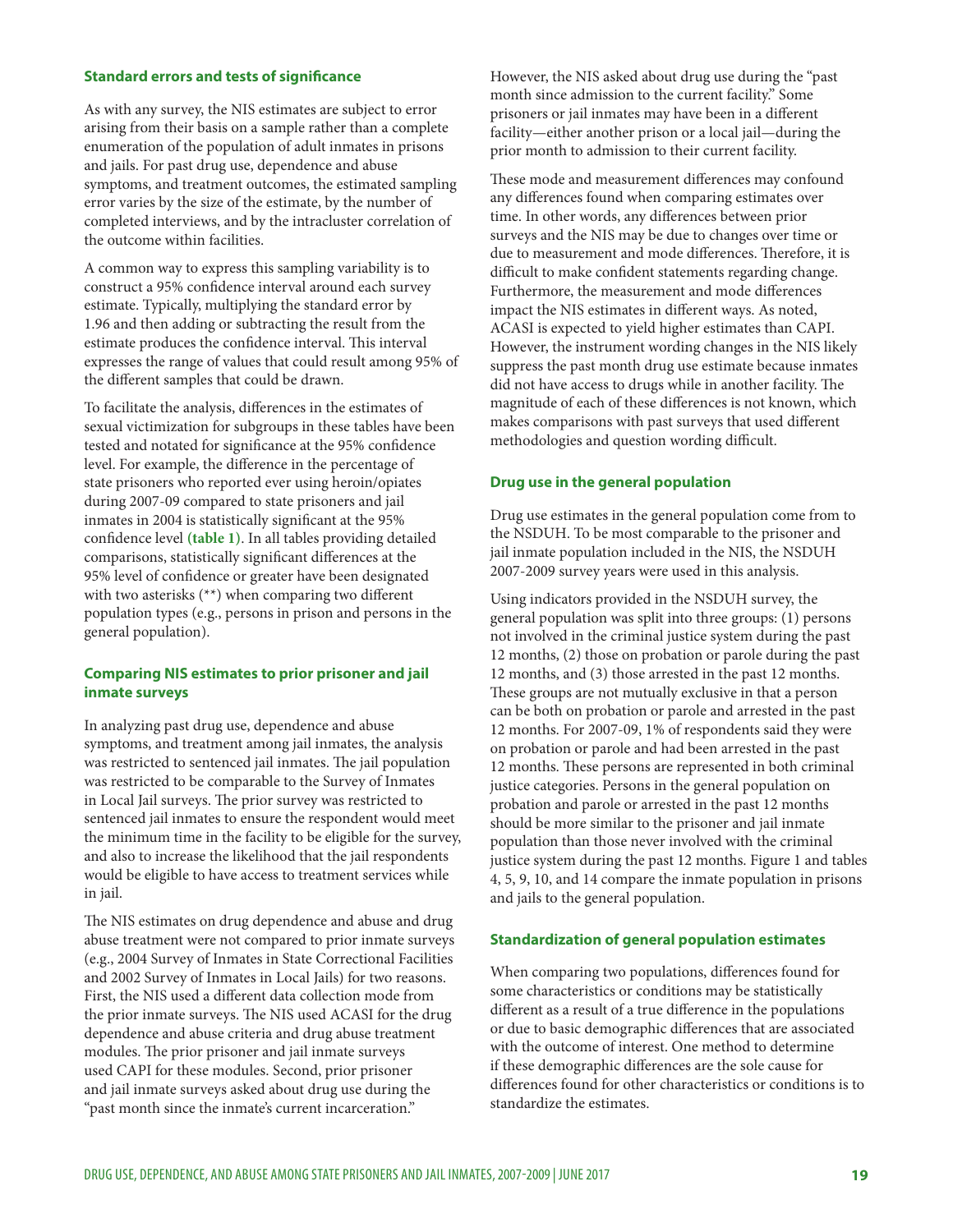Standardization of survey estimates consists of calibrating the survey weights for one population such that, for key demographic characteristics that are known for each population, the distributions are identical. This process was done using the statistical software SUDAAN's PROC DESCRIPT procedure. The resulting estimates are not a representation of the standardized population by themselves (i.e., generalizations about the population cannot be made from standardized estimates), but are appropriate estimates for comparison with other populations of interest.

In this report, estimates were standardized for each of the three general population types. For each general population type, estimates were standardized to the prisoner and

jail inmate population's distribution by sex, race and Hispanic origin, and age. Because the prison and jail inmate populations differed, the general population was standardized separately to each inmate population (see appendix tables 3 and 4). For the general, noncriminally involved population, estimates were standardized to the inmate population's distribution based on race and Hispanic origin, age, and self-reported veteran status. Tables 3 and 12 include standardized estimates to the prison population. Tables 4 and 13 include standardized estimates to the jail population. When standardization is done both the crude (unstandardized) and standardized estimates are presented for comparability.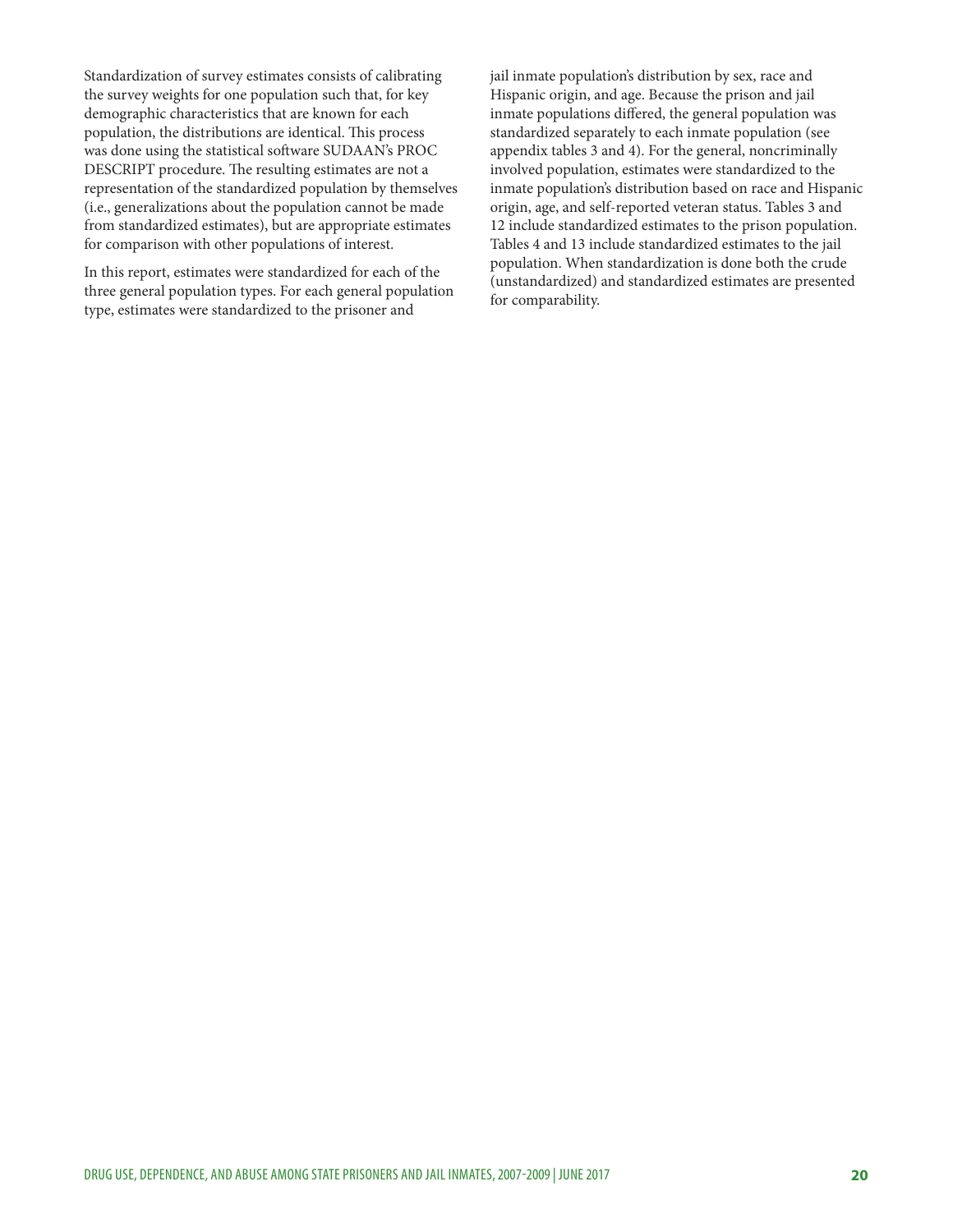#### Standard errors for figure 1: Inmates and adult general population who met the criteria for drug dependence or abuse, 2007-2009

| Population               | Dependence | Abuse |
|--------------------------|------------|-------|
| State prisoners          | 0.78%      | 0.45% |
| Sentenced jail inmates   | 0.74       | 0.44  |
| Adult general population | 0.17       | 0.09  |
|                          |            |       |

Source: Bureau of Justice Statistics, National Inmate Surveys, 2007 and 2008–09; and Substance Abuse and Mental Health Services Administration, National Survey on Drug Use and Health, 2007–2009.

#### **APPENDIX TABLE 2**

#### Standard errors for table 1: State prisoners and sentenced jail inmates who met the criteria for drug dependence or abuse, 2007-2009

| Diagnostic criteria                                                              | <b>State prisoners</b> | Sentenced jail inmates |  |  |
|----------------------------------------------------------------------------------|------------------------|------------------------|--|--|
| Dependence or abuse                                                              | 0.77%                  | 0.67%                  |  |  |
| Dependence                                                                       | 0.78                   | 0.74                   |  |  |
| Abuse                                                                            | 0.45                   | 0.44                   |  |  |
| No dependence or abuse                                                           | 0.77%                  | 0.67%                  |  |  |
| <b>Total count</b>                                                               | 41,900                 | 18,400                 |  |  |
| Source: Bureau of Justice Statistics, National Inmate Surveys, 2007 and 2008-09. |                        |                        |  |  |

#### **APPENDIX TABLE 3**

Standard errors for table 2: Drug dependence and abuse among state prisoners and sentenced jail inmates, by selected characteristics, 2007-2009

|                                                                                  | <b>State prisoners</b> |         |        | Sentenced jail inmates |  |
|----------------------------------------------------------------------------------|------------------------|---------|--------|------------------------|--|
| <b>Characteristic</b>                                                            | Count                  | Percent | Count  | Percent                |  |
| <b>All inmates</b>                                                               | 24,100                 | 0.77%   | 11,500 | 0.67%                  |  |
| Sex                                                                              |                        |         |        |                        |  |
| Male                                                                             | 23,900                 | 0.82%   | 9,900  | 0.71%                  |  |
| Female                                                                           | 6,500                  | 1.31    | 2,800  | 1.69                   |  |
| Race/Hispanic origin                                                             |                        |         |        |                        |  |
| White                                                                            | 11,800                 | 1.22%   | 5,900  | 0.89%                  |  |
| <b>Black</b>                                                                     | 11,600                 | 1.05    | 5,800  | 1.09                   |  |
| Hispanic                                                                         | 10,200                 | 1.60    | 2,500  | 1.48                   |  |
| Two or more races                                                                | 3,700                  | 2.19    | 1,100  | 2.38                   |  |
| Other                                                                            | 2,500                  | 3.52    | 600    | 5.22                   |  |
| Age                                                                              |                        |         |        |                        |  |
| $18 - 24$                                                                        | 7,700                  | 1.44%   | 3,300  | 1.29%                  |  |
| $25 - 34$                                                                        | 9,200                  | 1.12    | 3,900  | 1.10                   |  |
| $35 - 44$                                                                        | 8,800                  | 1.11    | 3,800  | 1.41                   |  |
| $45 - 54$                                                                        | 7,300                  | 1.36    | 2,200  | 1.73                   |  |
| 55 or older                                                                      | 1,700                  | 2.52    | 400    | 3.54                   |  |
| Most serious offense                                                             |                        |         |        |                        |  |
| Violent                                                                          | 14,200                 | 1.03%   | 3,400  | 1.26%                  |  |
| Property                                                                         | 8,100                  | 1.27    | 4,300  | 1.10                   |  |
| Drug                                                                             | 8,300                  | 1.32    | 3,300  | 1.30                   |  |
| DWI/DUI                                                                          | 2,000                  | 4.18    | 1,300  | 2.92                   |  |
| Other public order                                                               | 2,000                  | 2.90    | 1,900  | 1.54                   |  |
| Source: Bureau of Justice Statistics, National Inmate Surveys, 2007 and 2008-09. |                        |         |        |                        |  |

#### **APPENDIX TABLE 4**

Standard errors for table 3: Drug dependence and abuse among state prisoners and general population groups, by criminal justice system involvement, 2007-2009

|                                                                                  |                           | Adults in general population |             |                               |       |  |
|----------------------------------------------------------------------------------|---------------------------|------------------------------|-------------|-------------------------------|-------|--|
| <b>Diagnostic</b><br>criteria                                                    | <b>State</b><br>prisoners | Total                        | Noncriminal | Under<br>supervision Arrested |       |  |
| Dependence<br>or abuse                                                           | 0.77%                     | 0.20%                        | 0.18%       | 0.98%                         | 1.31% |  |
| Dependence                                                                       | 0.78                      | 0.17                         | 0.14        | 0.97                          | 1.31  |  |
| Abuse                                                                            | 0.45                      | 0.09                         | 0.09        | 0.38                          | 0.54  |  |
| No dependence<br>or abuse                                                        | 0.77%                     | 0.20%                        | 0.18%       | 0.98%                         | 1.31% |  |
| Source: Bureau of Justice Statistics, National Inmate Surveys, 2007 and 2008–09: |                           |                              |             |                               |       |  |

Source: Bureau of Justice Statistics, National Inmate Surveys, 2007 and 2008–09; and Substance Abuse and Mental Health Services Administration, National Survey on Drug Use and Health, 2007–2009.

### **APPENDIX TABLE 5**

#### Standard errors for table 4: Drug dependence and abuse among sentenced jail inmates and general population groups, by criminal justice involvement, 2007-2009

|                               | Sentenced       | Adults in the general population |             |                               |       |  |
|-------------------------------|-----------------|----------------------------------|-------------|-------------------------------|-------|--|
| <b>Diagnostic</b><br>criteria | iail<br>inmates | Total                            | Noncriminal | Under<br>supervision Arrested |       |  |
| Dependence<br>or abuse        | 0.67%           | 0.19%                            | 0.17%       | 0.84%                         | 1.11% |  |
| Dependence                    | 0.74            | 0.15                             | 0.12        | 0.86                          | 1.11  |  |
| Abuse                         | 0.44            | 0.09                             | 0.09        | 0.37                          | 0.45  |  |
| No dependence<br>or abuse     | 0.67%           | 0.19%                            | 0.17%       | 0.84%                         | 1.11% |  |
|                               | .               |                                  |             |                               | .     |  |

Source: Bureau of Justice Statistics, National Inmate Surveys, 2007 and 2008–09; and Substance Abuse and Mental Health Services Administration, National Survey on Drug Use and Health, 2007–2009.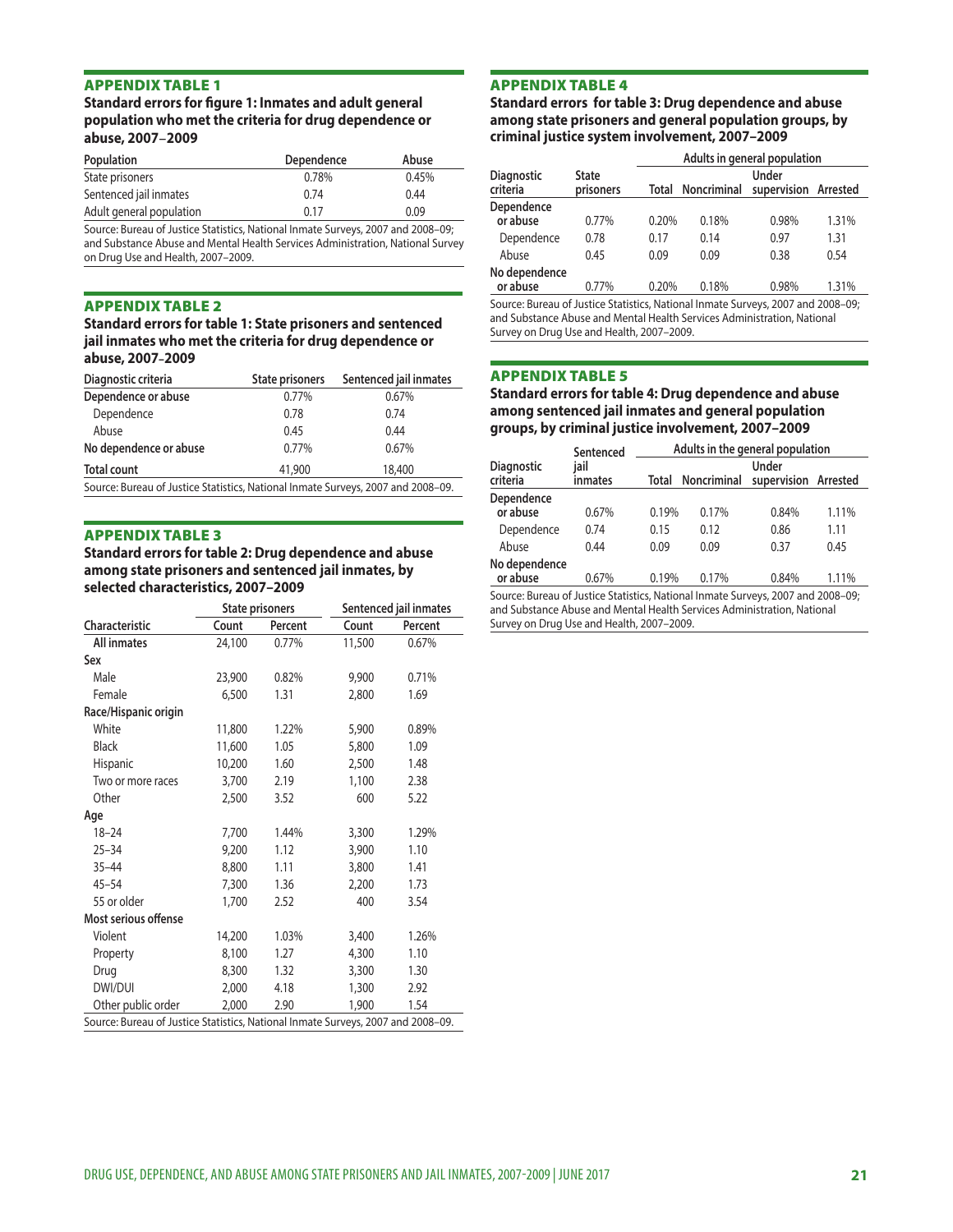Standard errors for table 5: State prisoners and sentenced jail inmates who had ever used or regularly used drugs, by drug type, 2002, 2004, and 2007-2009

|                       | State prisoners |           | Sentenced jail inmates |           |
|-----------------------|-----------------|-----------|------------------------|-----------|
| Type of drug          | 2004            | 2007-2009 | 2002                   | 2007-2009 |
| Ever used             |                 |           |                        |           |
| Any drug              | 0.48%           | 0.53%     | 0.69%                  | 0.50%     |
| Marijuana/hashish     | 0.56            | 0.59      | 0.80                   | 0.59      |
| Cocaine/crack         | 0.64            | 0.86      | 0.87                   | 0.85      |
| Heroin/opiates        | 0.55            | 0.77      | 0.77                   | 0.74      |
| Depressants           | 0.56            | 0.81      | 0.80                   | 0.83      |
| <b>Stimulants</b>     | 0.79            | 1.12      | 1.03                   | 1.04      |
| Methamphetamine       | 0.76            | 1.18      | 1.01                   | 1.06      |
| Hallucinogens         | 0.62            | 0.75      | 0.96                   | 0.64      |
| <b>Inhalants</b>      | 0.46            | 0.63      | 0.61                   | 0.54      |
| <b>Regularly used</b> |                 |           |                        |           |
| Any drug              | 0.55%           | 0.63%     | 0.93%                  | 0.59%     |
| Marijuana/hashish     | 0.56            | 0.65      | 0.93                   | 0.60      |
| Cocaine/crack         | 0.52            | 0.71      | 0.78                   | 0.78      |
| Heroin/opiates        | 0.41            | 0.59      | 0.60                   | 0.70      |
| Depressants           | 0.34            | 0.58      | 0.61                   | 0.67      |
| <b>Stimulants</b>     | 0.66            | 1.06      | 0.85                   | 0.84      |
| Methamphetamine       | 0.64            | 1.07      | 0.81                   | 1.07      |
| Hallucinogens         | 0.34            | 0.52      | 0.57                   | 0.67      |
| <b>Inhalants</b>      | 0.23            | 0.35      | 0.35                   | 0.27      |
| <b>Total count</b>    | 200             | 41,900    | 177,900                | 18,400    |

Source: Bureau of Justice Statistics, National Inmate Surveys, 2007 and 2008–09; Survey of Inmates in Local Jails, 2002; and Survey of Inmates in State Correctional Facilities, 2004.

**APPENDIX TABLE 7**<br>Standard errors for table 6: State prisoners and sentenced jail inmates who used drugs at time of offense, by drug type, 2007-2009

| Type of drug                                                                     | <b>State prisoners</b> | Sentenced<br>jail inmates |
|----------------------------------------------------------------------------------|------------------------|---------------------------|
| Any drug                                                                         | 0.69%                  | 0.71%                     |
| Marijuana/hashish                                                                | 0.54                   | 0.53                      |
| Cocaine/crack                                                                    | 0.58                   | 0.47                      |
| Heroin/opiates                                                                   | 0.38                   | 0.44                      |
| Depressants                                                                      | 0.30                   | 0.39                      |
| <b>Stimulants</b>                                                                | 0.77                   | 0.58                      |
| Methamphetamine                                                                  | 0.74                   | 0.56                      |
| Hallucinogens                                                                    | 0.29                   | 0.29                      |
| <b>Inhalants</b>                                                                 | 0.07                   | 0.09                      |
| Source: Bureau of Justice Statistics, National Inmate Surveys, 2007 and 2008–09. |                        |                           |

**APPENDIX TABLE 8**<br>Standard errors for table 7: State prisoners and sentenced jail inmates who committed offense to get money for drugs, by type of offense, 2007-2009

| Most serious offense | State prisoners                                                                  | Sentenced jail inmates |  |  |  |  |
|----------------------|----------------------------------------------------------------------------------|------------------------|--|--|--|--|
| All inmates          | 0.68%                                                                            | 0.58%                  |  |  |  |  |
| Violent              | 0.69                                                                             | 1.04                   |  |  |  |  |
| Property             | 1.26                                                                             | 1.28                   |  |  |  |  |
| Drug                 | 1.49                                                                             | 1.33                   |  |  |  |  |
| DWI/DUI              | 0.28                                                                             | 0.66                   |  |  |  |  |
| Other public order   | 1.56                                                                             | 0.79                   |  |  |  |  |
|                      | Source: Bureau of Justice Statistics, National Inmate Surveys, 2007 and 2008-09. |                        |  |  |  |  |

**APPENDIX TABLE 9<br>Standard errors for table 8: Drug use in month before** offense and at the time of offense among state prisoners and sentenced jail inmates, by selected characteristics, 2007-2009

|                                                                                  | <b>State prisoners</b>          |            | Sentenced jail inmates          |            |  |
|----------------------------------------------------------------------------------|---------------------------------|------------|---------------------------------|------------|--|
| <b>Characteristic</b>                                                            | Month before At time<br>offense | of offense | Month before At time<br>offense | of offense |  |
| <b>All inmates</b>                                                               | 0.82%                           | 0.69%      | 0.77%                           | 0.71%      |  |
| Sex                                                                              |                                 |            |                                 |            |  |
| Male                                                                             | 0.87%                           | 0.73%      | 0.78%                           | 0.78%      |  |
| Female                                                                           | 2.08                            | 1.66       | 2.12                            | 2.05       |  |
| Race/Hispanic origin                                                             |                                 |            |                                 |            |  |
| White                                                                            | 1.19%                           | 1.13%      | 0.99%                           | 1.19%      |  |
| <b>Black</b>                                                                     | 1.08                            | 1.05       | 1.42                            | 1.08       |  |
| Hispanic                                                                         | 1.51                            | 1.46       | 1.56                            | 1.60       |  |
| Two or more races                                                                | 2.18                            | 2.23       | 2.69                            | 2.45       |  |
| Other                                                                            | 3.49                            | 4.15       | 4.58                            | 3.63       |  |
| Age                                                                              |                                 |            |                                 |            |  |
| $18 - 24$                                                                        | 1.53%                           | 1.51%      | 1.09%                           | 1.23%      |  |
| $25 - 34$                                                                        | 1.14                            | 1.13       | 1.25                            | 1.14       |  |
| $35 - 44$                                                                        | 1.14                            | 1.17       | 1.76                            | 1.46       |  |
| $45 - 54$                                                                        | 1.62                            | 1.39       | 1.77                            | 1.79       |  |
| 55 or older                                                                      | 1.80                            | 2.12       | 3.01                            | 2.14       |  |
| Most serious offense                                                             |                                 |            |                                 |            |  |
| Violent                                                                          | 0.90%                           | 0.91%      | 1.38%                           | 1.28%      |  |
| Property                                                                         | 1.43                            | 1.37       | 1.42                            | 1.31       |  |
| Drug                                                                             | 1.43                            | 1.36       | 1.35                            | 1.33       |  |
| DWI/DUI                                                                          | 4.90                            | 4.70       | 2.16                            | 1.73       |  |
| Other public order                                                               | 3.27                            | 2.77       | 1.54                            | 1.14       |  |
| Source: Bureau of Justice Statistics, National Inmate Surveys, 2007 and 2008-09. |                                 |            |                                 |            |  |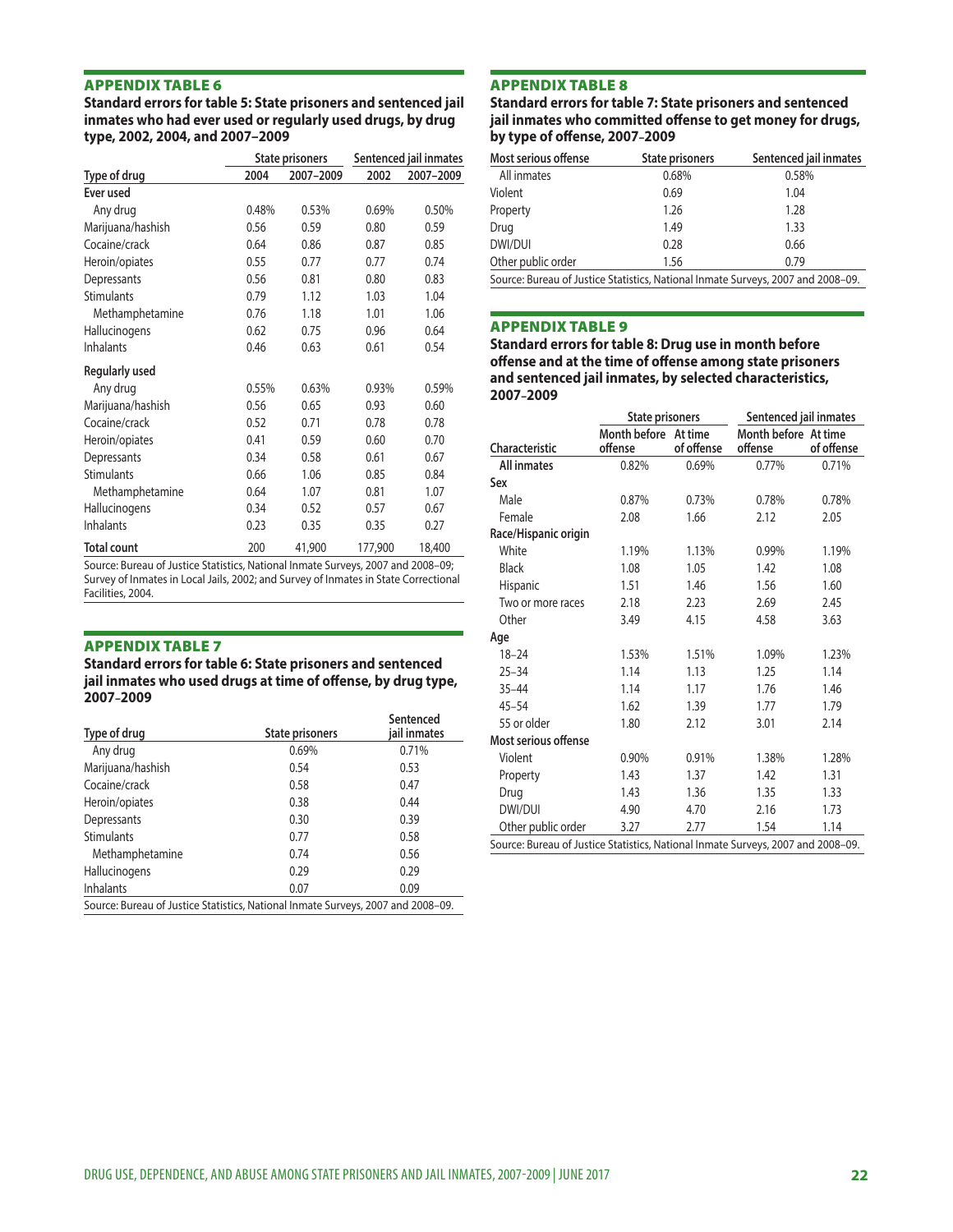#### Standard errors for figure 2: Regular drug use among state prisoners, by race and Hispanic origin, 2007-2009

| Type of drug                                                                     | White | <b>Black</b> | <b>Hispanic</b> |
|----------------------------------------------------------------------------------|-------|--------------|-----------------|
| Any drug                                                                         | 0.97% | 0.89%        | 1.55%           |
| Cocaine/crack                                                                    | 1.14  | 0.85         | 1.34            |
| Methamphetamine                                                                  | 1.57  | 0.24         | 1.47            |
| Heroin/opiates                                                                   | 1.04  | 0.56         | 1.05            |
| Source: Bureau of Justice Statistics, National Inmate Surveys, 2007 and 2008-09. |       |              |                 |

#### **APPENDIX TABLE 11**

#### Standard errors for figure 3: Regular drug use among sentenced jail inmates, by race and Hispanic origin, 2007-2009

| Type of drug                                                                    | White | <b>Black</b> | <b>Hispanic</b> |
|---------------------------------------------------------------------------------|-------|--------------|-----------------|
| Any drug                                                                        | 0.59% | 0.64%        | 1.24%           |
| Cocaine/crack                                                                   | 0.82  | 0.81         | 1.10            |
| Methamphetamine                                                                 | 1.57  | 0.24         | 1.47            |
| Heroin/opiates                                                                  | 1.04  | 0.56         | 1.05            |
| Course Pursou of Justice Statistics, National Inmate Surveys, 2007 and 2008, 00 |       |              |                 |

Source: Bureau of Justice Statistics, National Inmate Surveys, 2007 and 2008–09.

## APPENDIX TABLE 12<br>Standard errors for table 9: Regular cocaine/crack use among state prisoners and sentenced jail inmates, by selected characteristics, 2007-2009

| Characteristic                                                                   | State prisoners | Sentenced<br>jail inmates |
|----------------------------------------------------------------------------------|-----------------|---------------------------|
| Sex                                                                              |                 |                           |
| Male                                                                             | 0.63%           | 0.56%                     |
| Female                                                                           | 2.46            | 1.63                      |
| Race/Hispanic origin                                                             |                 |                           |
| White                                                                            | 1.14%           | 0.82%                     |
| <b>Black</b>                                                                     | 0.85            | 0.81                      |
| <b>Hispanic</b>                                                                  | 1.34            | 1.10                      |
| Other                                                                            | 1.57            | 1.75                      |
| Age                                                                              |                 |                           |
| $18 - 24$                                                                        | 1.50%           | 0.83%                     |
| $25 - 34$                                                                        | 1.00            | 0.88                      |
| $35 - 44$                                                                        | 1.15            | 1.21                      |
| $45 - 54$                                                                        | 1.28            | 1.21                      |
| 55 or older                                                                      | 1.61            | 2.61                      |
| Most serious offense                                                             |                 |                           |
| Violent                                                                          | 0.83%           | 0.91%                     |
| Property                                                                         | 1.25            | 1.08                      |
| Drug                                                                             | 1.15            | 0.94                      |
| DWI/DUI                                                                          | 4.72            | 2.06                      |
| Other public order                                                               | 1.92            | 1.01                      |
| Source: Bureau of Justice Statistics, National Inmate Surveys, 2007 and 2008-09. |                 |                           |

#### **APPENDIX TABLE 13**

Standard errors for table 10: Regular use of methamphetamine among state prisoners and sentenced jail inmates, by selected characteristics, 2007-2009

| Characteristic                                                                   | <b>State prisoners</b> | Sentenced<br>jail inmates |
|----------------------------------------------------------------------------------|------------------------|---------------------------|
| Sex                                                                              |                        |                           |
| Male                                                                             | 0.98%                  | 0.86%                     |
| Female                                                                           | 2.90                   | 1.85                      |
| Race/Hispanic origin                                                             |                        |                           |
| White                                                                            | 1.57%                  | 1.47%                     |
| <b>Black</b>                                                                     | 0.24                   | 0.36                      |
| <b>Hispanic</b>                                                                  | 1.47                   | 1.27                      |
| Other                                                                            | 2.17                   | 1.53                      |
| Aqe                                                                              |                        |                           |
| $18 - 24$                                                                        | 1.57%                  | 0.82%                     |
| $25 - 34$                                                                        | 1.13                   | 1.21                      |
| $35 - 44$                                                                        | 1.20                   | 1.30                      |
| $45 - 54$                                                                        | 1.38                   | 1.05                      |
| 55 or older                                                                      | 1.07                   | 1.53                      |
| Most serious offense                                                             |                        |                           |
| Violent                                                                          | 0.87%                  | 1.24%                     |
| Property                                                                         | 1.68                   | 1.38                      |
| Drug                                                                             | 1.37                   | 1.20                      |
| DWI/DUI                                                                          | 3.38                   | 1.45                      |
| Other public order                                                               | 1.75                   | 1.05                      |
| Source: Bureau of Justice Statistics, National Inmate Surveys, 2007 and 2008-09. |                        |                           |

#### **APPENDIX TABLE 14**

#### Standard errors for table 11: Regular use of heroin/opiates among state prisoners and sentenced jail inmates, by selected characteristics, 2007-2009

| Characteristic                                                                   | State prisoners | Sentenced jail inmates |
|----------------------------------------------------------------------------------|-----------------|------------------------|
| Sex                                                                              |                 |                        |
| Male                                                                             | 0.53%           | 0.5%                   |
| Female                                                                           | 2.20            | 1.20                   |
| Race/Hispanic origin                                                             |                 |                        |
| White                                                                            | 1.04%           | 0.90%                  |
| <b>Black</b>                                                                     | 0.56            | 0.72                   |
| <b>Hispanic</b>                                                                  | 1.05            | 0.95                   |
| Other                                                                            | 1.31            | 1.46                   |
| Age                                                                              |                 |                        |
| $18 - 24$                                                                        | 1.01%           | 0.80%                  |
| $25 - 34$                                                                        | 0.71            | 0.76                   |
| $35 - 44$                                                                        | 0.96            | 0.93                   |
| $45 - 54$                                                                        | 1.29            | 1.18                   |
| 55 or older                                                                      | 1.56            | 2.09                   |
| Most serious offense                                                             |                 |                        |
| Violent                                                                          | 0.58%           | 0.66%                  |
| Property                                                                         | 1.27            | 0.96                   |
| Drug                                                                             | 0.88            | 0.90                   |
| DWI/DUI                                                                          | 5.17            | 1.16                   |
| Other public order                                                               | 1.11            | 0.96                   |
| Source: Bureau of Justice Statistics, National Inmate Surveys, 2007 and 2008-09. |                 |                        |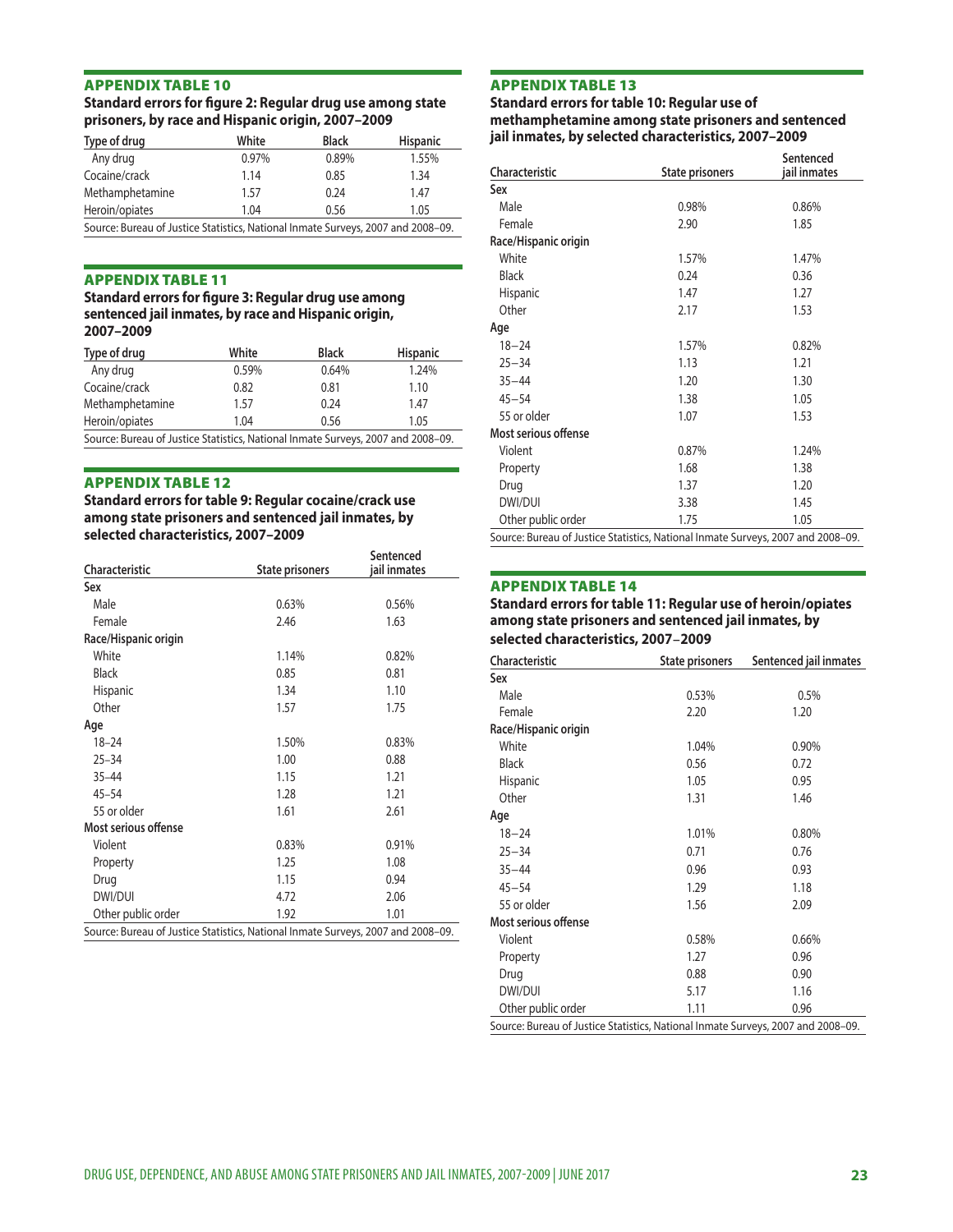**APPENDIX TABLE 15<br>Standard errors for figure 4: Drug use in adult general** population who had ever used drugs, 2002-2004 and 2007-2009

| Type of drug                                                                     | 2002-2004 | 2007-2009 |
|----------------------------------------------------------------------------------|-----------|-----------|
| Any drug                                                                         | 0.42%     | 0.25%     |
| Marijuana/hashish                                                                | 0.36      | 0.26      |
| Cocaine/crack                                                                    | 0.30      | 0.18      |
| Heroin/opiates                                                                   | 0.30      | 0.17      |
| Depressants                                                                      | 0.27      | 0.13      |
| <b>Stimulants</b>                                                                | 0.21      | 0.14      |
| Methamphetamine                                                                  | 0.20      | 0.11      |
| Hallucinogens                                                                    | 0.29      | 0.17      |
| <b>Inhalants</b>                                                                 | 0.22      | 0.14      |
| Source: Bureau of Justice Statistics, National Inmate Surveys, 2007 and 2008–09. |           |           |

**APPENDIX TABLE 16<br>Standard errors for figure 5: Drug use in adult general** population who regularly used drugs, 2002-2004 and 2007-2009

| Type of drug                                                                     | 2002-2004 | 2007-2009 |
|----------------------------------------------------------------------------------|-----------|-----------|
| Any drug                                                                         | 0.17%     | 0.11%     |
| Marijuana/hashish                                                                | 0.16      | 0.09      |
| Cocaine/crack                                                                    | 0.06      | 0.04      |
| Heroin/opiates                                                                   | 0.10      | 0.05      |
| Depressants                                                                      | 0.06      | 0.03      |
| <b>Stimulants</b>                                                                | 0.04      | 0.02      |
| Methamphetamine                                                                  | 0.03      | 0.02      |
| Hallucinogens                                                                    | 0.03      | 0.02      |
| <b>Inhalants</b>                                                                 | 0.03      | 0.02      |
| Source: Bureau of Justice Statistics, National Inmate Surveys, 2007 and 2008–09. |           |           |

#### **APPENDIX TABLE 17**

Standard errors for table 12: Drug use among state prisoners and general population groups in the month before based on involvement in the criminal justice system in the past year, by drug type, 2007-2009

|                   | Adults in the general population |                   |                         |                    |                   |          |
|-------------------|----------------------------------|-------------------|-------------------------|--------------------|-------------------|----------|
|                   |                                  | Total             | Percent of standardized |                    |                   |          |
| Type of drug      | State prisoners                  | (nonstandardized) | Total                   | <b>Noncriminal</b> | Under supervision | Arrested |
| Any drug          | 0.82%                            | 0.11%             | 0.26%                   | 0.22%              | 1.48%             | 1.42%    |
| Marijuana/hashish | 0.68                             | 0.09              | 0.23                    | 0.20               | 1.21              | 1.42     |
| Cocaine/crack     | 0.56                             | 0.04              | 0.12                    | 0.11               | 0.67              | 0.65     |
| Heroin/opiates    | 0.39                             | 0.05              | 0.11                    | 0.11               | 0.60              | 0.71     |
| Depressants       | 0.37                             | 0.03              | 0.05                    | 0.05               | 0.67              | 0.62     |
| <b>Stimulants</b> | 0.62                             | 0.02              | 0.05                    | 0.05               | 0.33              | 0.34     |
| Methamphetamine   | 0.60                             | 0.02              | 0.02                    | 0.02               | 0.27              | 0.29     |
| Hallucinogens     | 0.31                             | 0.02              | 0.06                    | 0.06               | 0.50              | 0.47     |
| Inhalants         | 0.16                             | 0.02              | 0.02                    | 0.03               | 0.14              | 0.15     |

Source: Bureau of Justice Statistics, National Inmate Surveys, 2007 and 2008–09; and Substance Abuse and Mental Health Services Administration, National Survey on Drug Use and Health, 2007–2009.

#### **APPENDIX TABLE 18**

Standard errors for table 13: Drug use among sentenced jail inmates and general population groups in the month before based on involvement in the criminal justice system in the past year, by drug type, 2007-2009

|                   |              | Adults in the general population |                         |             |                   |          |
|-------------------|--------------|----------------------------------|-------------------------|-------------|-------------------|----------|
|                   | Sentenced    | <b>Total</b>                     | Percent of standardized |             |                   |          |
| Type of drug      | jail inmates | (nonstandardized)                | <b>Total</b>            | Noncriminal | Under supervision | Arrested |
| Any drug          | 0.77%        | 0.11%                            | 0.25%                   | 0.21%       | 1.31%             | 1.22%    |
| Marijuana/hashish | 0.78         | 0.09                             | 0.23                    | 0.19        | 1.08              | 1.22     |
| Cocaine/crack     | 0.64         | 0.04                             | 0.10                    | 0.10        | 0.58              | 0.55     |
| Heroin/opiates    | 0.54         | 0.05                             | 0.10                    | 0.10        | 0.58              | 0.61     |
| Depressants       | 0.54         | 0.03                             | 0.06                    | 0.05        | 0.50              | 0.45     |
| <b>Stimulants</b> | 0.55         | 0.02                             | 0.05                    | 0.05        | 0.33              | 0.29     |
| Methamphetamine   | 0.64         | 0.02                             | 0.03                    | 0.03        | 0.27              | 0.21     |
| Hallucinogens     | 0.41         | 0.02                             | 0.06                    | 0.06        | 0.45              | 0.41     |
| <b>Inhalants</b>  | 0.12         | 0.02                             | 0.03                    | 0.03        | 0.11              | 0.16     |

Source: Bureau of Justice Statistics, National Inmate Surveys, 2007 and 2008–09; and Substance Abuse and Mental Health Services Administration, National Survey on Drug Use and Health, 2007–2009.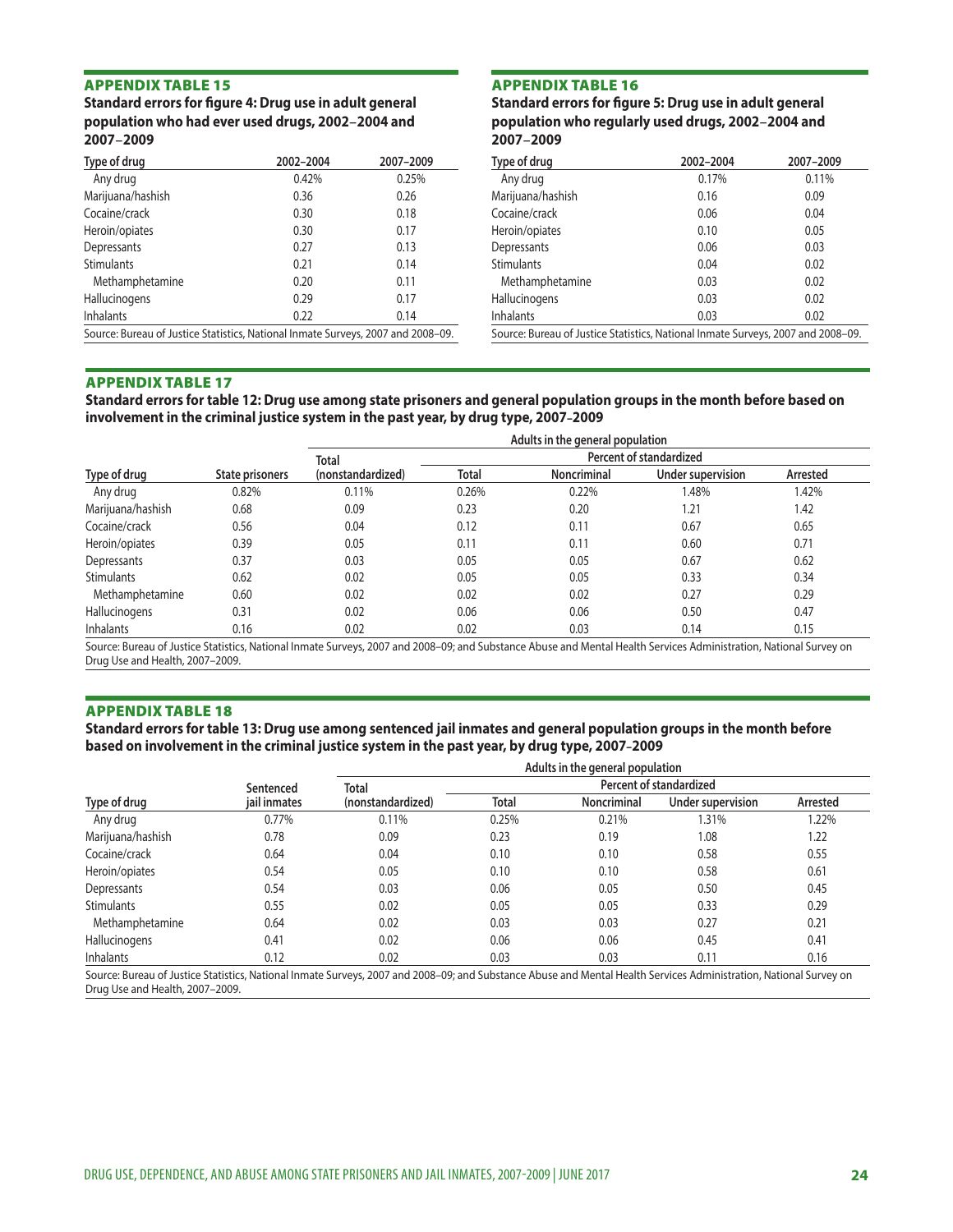Standard errors for table 14: Participation in drug treatment programs since arrival to current facility among state prisoners and sentenced jail inmates who met drug dependence or abuse criteria, 2007-2009

| Type of drug treatment program                                                   | <b>State prisoners</b> | Sentenced<br>jail inmates |  |
|----------------------------------------------------------------------------------|------------------------|---------------------------|--|
| Any drug treatment program                                                       | 1.02%                  | 0.97%                     |  |
| <b>Treatment</b>                                                                 | 0.72%                  | 0.83%                     |  |
| Residential facility or unit                                                     | 0.60                   | 0.65                      |  |
| Counseling by a professional                                                     | 0.41                   | 0.43                      |  |
| Detoxification unit                                                              | 0.16                   | 0.15                      |  |
| Maintenance drug                                                                 | 0.09                   | 0.13                      |  |
| Other programs                                                                   | 0.92%                  | 0.84%                     |  |
| Self-help group/peer counseling                                                  | 0.75                   | 0.56                      |  |
| Education program                                                                | 0.69                   | 0.60                      |  |
| Source: Bureau of Justice Statistics, National Inmate Surveys, 2007 and 2008–09. |                        |                           |  |

**APPENDIX TABLE 20**<br>Standard errors for table 15: Participation in drug treatment programs since arrival to current facility among state prisoners and sentenced jail inmates who met drug dependence or abuse criteria, by time since arrival and time until release, 2007-2009

| Time served and time until release                                               | <b>State prisoners</b> | Sentenced<br>jail inmates |  |
|----------------------------------------------------------------------------------|------------------------|---------------------------|--|
| Time since arrival                                                               |                        |                           |  |
| 6 months or less                                                                 | 1.30%                  | 1.16%                     |  |
| More than 6 months                                                               | 1.17                   | 2.19                      |  |
| Time until release                                                               |                        |                           |  |
| 12 months or less                                                                | 1.58%                  | 1.20%                     |  |
| More than 12 months                                                              | 1.28                   | 2.16                      |  |
| Source: Bureau of Justice Statistics, National Inmate Surveys, 2007 and 2008-09. |                        |                           |  |

#### **APPENDIX TABLE 21**

Standard errors for table 16: Drug treatment program participation in the past year among the general population who met drug dependence or abuse criteria, by location and involvement in criminal justice system, 2007-2009

|                                    | <b>Total</b>      |       | Percent of standardized |                   |          |
|------------------------------------|-------------------|-------|-------------------------|-------------------|----------|
| Drug treatment program location    | (nonstandardized) | Total | Noncriminal             | Under supervision | Arrested |
| Any location                       | 0.63%             | .30%  | 1.14%                   | 2.78%             | 2.40%    |
| Hospital, inpatient                | 0.41              | 0.71  | 0.69                    | 2.03              | 1.83     |
| Rehab facility, inpatient          | 0.48              | 0.95  | 1.02                    | 2.42              | 1.99     |
| Rehab facility, outpatient         | 0.48              | 1.00  | 1.02                    | 2.76              | 2.57     |
| Mental health facility, outpatient | 0.39              | 0.61  | 0.44                    | 1.78              | 1.51     |
| Emergency room                     | 0.34              | 0.53  | 0.63                    | 1.74              | 1.15     |
| Private doctors office             | 0.37              | 1.00  | 0.36                    | 0.58              | 0.94     |
| Self-help group                    | 0.55              | 1.25  | 1.04                    | 2.63              | 2.43     |
| Prison or jail                     | 0.24              | 0.65  | 0.12                    | 2.10              | 1.44     |
|                                    | .                 | .     |                         |                   |          |

Source: Bureau of Justice Statistics, National Inmate Surveys, 2007 and 2008–09; and Substance Abuse and Mental Health Services Administration, National Survey on Drug Use and Health, 2007–2009.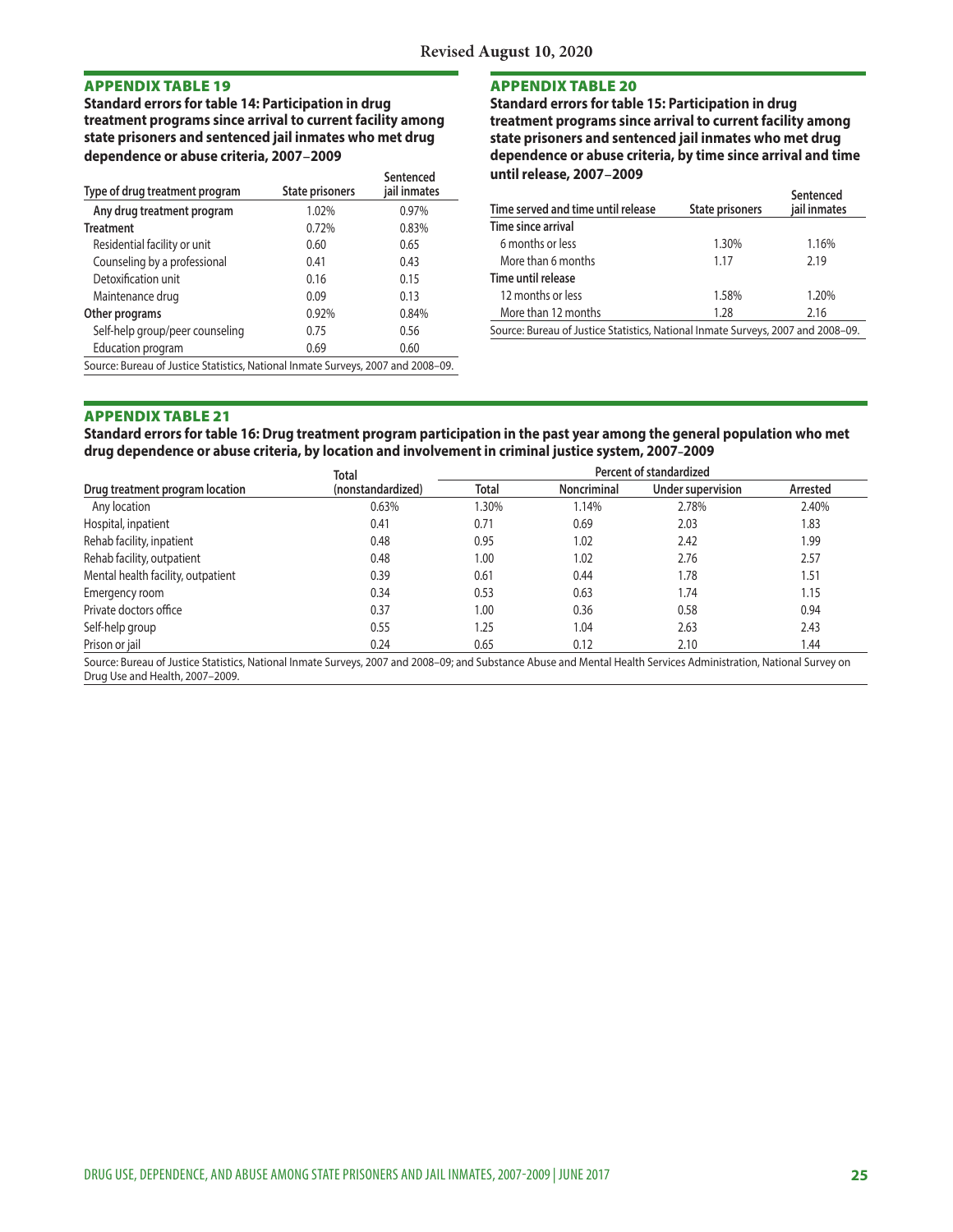**APPENDIX TABLE 22**<br>Standard errors for table 17: State prisoners and sentenced jail inmates who answered affirmatively to dependence symptoms, by symptom type and number of symptoms, 2007-2009

| Symptom                        | <b>State prisoners</b> | Sentenced<br>jail inmates |
|--------------------------------|------------------------|---------------------------|
| Dependence symptoms            | 0.77%                  | 0.74%                     |
| Tolerance                      | 0.76                   | 0.75                      |
| Withdrawal                     | 0.72                   | 0.77                      |
| Compulsive use                 | 0.75                   | 0.66                      |
| Impaired control               | 0.73                   | 0.69                      |
| Time spent obtaining and using | 0.73                   | 0.73                      |
| Neglect of activities          | 0.69                   | 0.70                      |
| Continued use despite problems | 0.73                   | 0.79                      |
| Number of symptoms             |                        |                           |
| 0                              | 0.70%                  | 0.65%                     |
|                                | 0.31                   | 0.33                      |
| 2                              | 0.27                   | 0.26                      |
| 3                              | 0.33                   | 0.37                      |
| 4–5                            | 0.33                   | 0.42                      |
| $6 - 7$                        | 0.65                   | 0.67                      |

Source: Bureau of Justice Statistics, National Inmate Surveys, 2007 and 2008–09.

**APPENDIX TABLE 23**<br>Standard errors for table 18: State prisoners and sentenced jail inmates who answered affirmatively to abuse symptoms, by symptom type and number of symptoms, 2007-2009

| Symptom                        | <b>State prisoners</b> | Sentenced<br>iail inmates |
|--------------------------------|------------------------|---------------------------|
| Abuse symptoms                 | 0.78%                  | 0.68%                     |
| Failure to fulfill obligations | 0.68                   | 0.63                      |
| Use in hazardous situations    | 0.68                   | 0.67                      |
| Legal problems                 | 0.70                   | 0.65                      |
| Social problems                | 0.76                   | 0.74                      |
| Number of symptoms             |                        |                           |
| 0                              | 0.78%                  | 0.68%                     |
|                                | 0.45                   | 0.42                      |
| $\overline{2}$                 | 0.37                   | 0.60                      |
| 3                              | 0.47                   | 0.51                      |
| 4                              | 0.48                   | 0.51                      |
|                                |                        |                           |